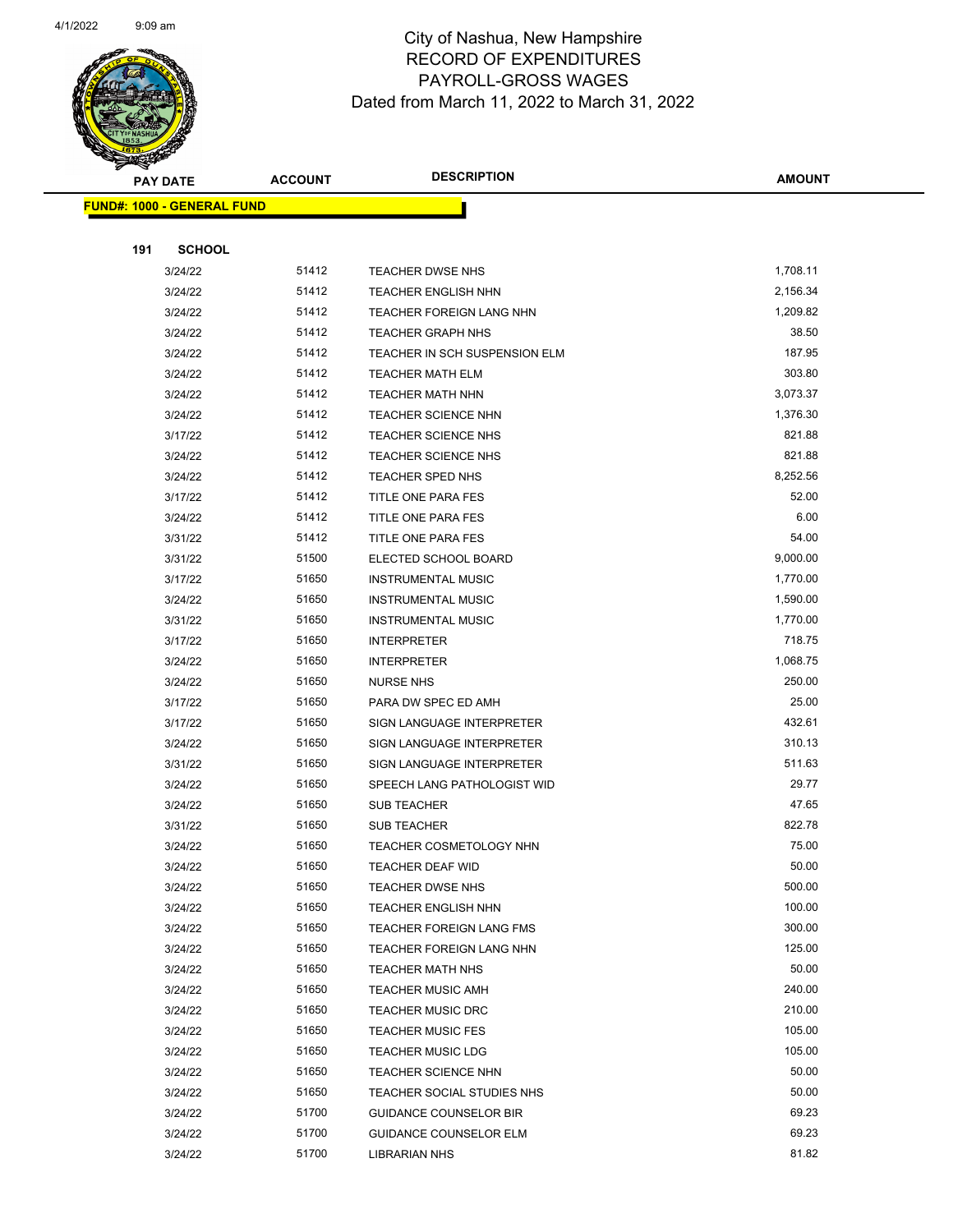

|     | <b>PAY DATE</b>                   | <b>ACCOUNT</b> | <b>DESCRIPTION</b>                         | <b>AMOUNT</b>  |  |
|-----|-----------------------------------|----------------|--------------------------------------------|----------------|--|
|     | <b>FUND#: 1000 - GENERAL FUND</b> |                |                                            |                |  |
|     |                                   |                |                                            |                |  |
| 191 | <b>SCHOOL</b>                     |                |                                            |                |  |
|     | 3/24/22                           | 51700          | <b>NURSE ELM</b>                           | 81.82          |  |
|     | 3/24/22                           | 51700          | PARA PRE SCHOOL BIR                        | 250.00         |  |
|     | 3/16/22                           | 51700          | PARA DW SPEC ED MDE                        | (250.00)       |  |
|     | 3/17/22                           | 51700          | PARA INST BIR                              | 250.00         |  |
|     | 3/24/22                           | 51700          | SCHOOL PSYCHOLOGIST WID                    | 69.23          |  |
|     | 3/24/22                           | 51700          | SPEECH LANG PATHOLOGIST WID                | 69.23          |  |
|     | 3/24/22                           | 51700          | <b>TEACHER ART CHA</b>                     | 34.62          |  |
|     | 3/24/22                           | 51700          | <b>TEACHER ART NHS</b>                     | 34.62          |  |
|     | 3/24/22                           | 51700          | <b>TEACHER BUSINESS NHS</b>                | 69.23          |  |
|     | 3/24/22                           | 51700          | TEACHER CULINARY NHN                       | 200.00         |  |
|     | 3/24/22                           | 51700          | <b>TEACHER DWSE ELM</b>                    | 69.23          |  |
|     | 3/24/22                           | 51700          | <b>TEACHER ENGLISH FMS</b>                 | 69.23          |  |
|     | 3/24/22                           | 51700          | <b>TEACHER ENGLISH NHN</b>                 | 69.23          |  |
|     | 3/24/22                           | 51700          | <b>TEACHER ENGLISH NHS</b>                 | 691.64         |  |
|     | 3/24/22                           | 51700          | <b>TEACHER FOREIGN LANG NHN</b>            | 69.23          |  |
|     | 3/24/22                           | 51700          | TEACHER FOREIGN LANG NHS                   | 69.23          |  |
|     | 3/24/22                           | 51700          | <b>TEACHER GR6 ELM</b>                     | 69.23          |  |
|     | 3/24/22                           | 51700          | <b>TEACHER GR6 PMS</b>                     | 69.23          |  |
|     | 3/24/22                           | 51700          | <b>TEACHER MATH ELM</b>                    | 81.82          |  |
|     | 3/24/22                           | 51700          | <b>TEACHER MATH FMS</b>                    | 69.23          |  |
|     | 3/24/22                           | 51700          | <b>TEACHER MATH NHN</b>                    | 69.23          |  |
|     | 3/24/22                           | 51700          | <b>TEACHER MATH NHS</b>                    | 69.23          |  |
|     | 3/24/22                           | 51700          | <b>TEACHER MATH PMS</b>                    | 69.23          |  |
|     | 3/24/22                           | 51700          | <b>TEACHER MUSIC FMS</b>                   | 69.23          |  |
|     | 3/24/22                           | 51700          | TEACHER PE MDE                             | 34.62          |  |
|     | 3/24/22                           | 51700          | TEACHER PE NHN                             | 34.62          |  |
|     | 3/24/22                           | 51700          | <b>TEACHER READ ELM</b>                    | 34.62          |  |
|     | 3/24/22                           | 51700          | <b>TEACHER READ FMS</b>                    | 34.62          |  |
|     | 3/24/22                           | 51700          | <b>TEACHER SCIENCE ELM</b>                 | 69.23          |  |
|     | 3/24/22                           | 51700          | TEACHER SCIENCE FMS                        | 69.23<br>69.23 |  |
|     | 3/24/22                           | 51700<br>51700 | TEACHER SCIENCE NHN                        | 100.00         |  |
|     | 3/24/22<br>3/24/22                | 51700          | TEACHER SCIENCE NHS<br>TEACHER SCIENCE PMS | 69.23          |  |
|     | 3/24/22                           | 51700          | TEACHER SOCIAL STUDIES ELM                 | 69.23          |  |
|     | 3/24/22                           | 51700          | TEACHER SOCIAL STUDIES FMS                 | 69.23          |  |
|     | 3/24/22                           | 51700          | TEACHER SOCIAL STUDIES NHN                 | 69.23          |  |
|     | 3/24/22                           | 51700          | TEACHER SOCIAL STUDIES NHS                 | 100.00         |  |
|     | 3/24/22                           | 51700          | TEACHER SOCIAL STUDIES PMS                 | 69.23          |  |
|     | 3/24/22                           | 51700          | <b>TEACHER SPED FMS</b>                    | 69.23          |  |
|     | 3/24/22                           | 51700          | TEACHER SPED NHN                           | 69.23          |  |
|     | 3/24/22                           | 51700          | <b>TEACHER TECHED NHN</b>                  | 69.23          |  |
|     | 3/24/22                           | 51750          | <b>CUSTODIAN ELM</b>                       | 567.42         |  |
|     | 3/24/22                           | 55118          | TELEPHONE-CELLULAR                         | 2,500.00       |  |
|     |                                   |                |                                            |                |  |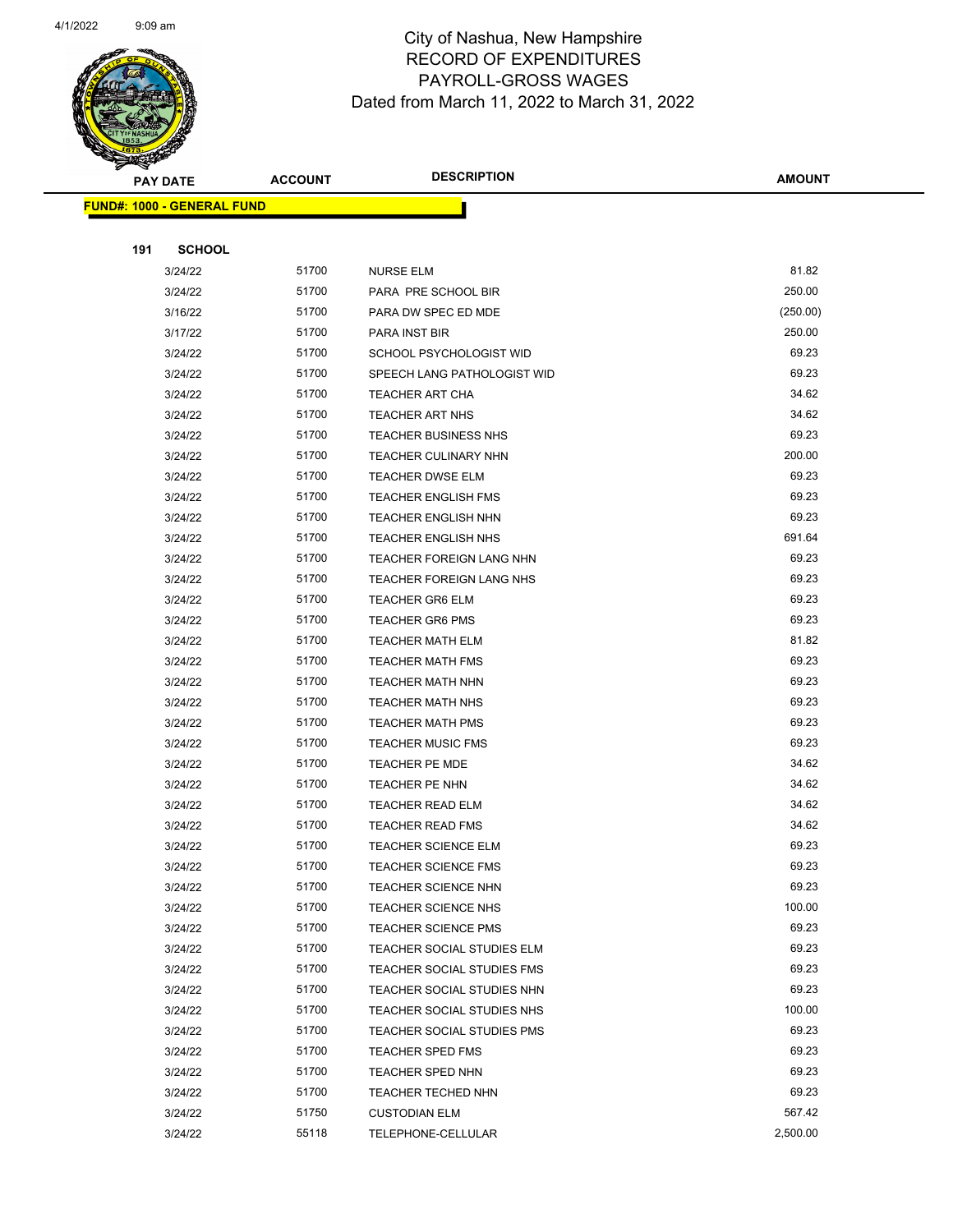|                                   |                                              |                                                                    | \$468.00        |  |  |  |
|-----------------------------------|----------------------------------------------|--------------------------------------------------------------------|-----------------|--|--|--|
|                                   |                                              | <b>TOTAL 181 - COMMUNITY DEVELOPMENT</b>                           |                 |  |  |  |
|                                   | 55118<br>3/31/22                             | TELEPHONE-CELLULAR                                                 | 468.00          |  |  |  |
| 181                               | <b>COMMUNITY DEVELOPMENT</b>                 |                                                                    |                 |  |  |  |
|                                   | <b>FUND#: 1010 - GENERAL FUND PY ESCROWS</b> |                                                                    |                 |  |  |  |
|                                   |                                              |                                                                    |                 |  |  |  |
|                                   | <b>TOTAL FUND 1000 - GENERAL FUND</b>        |                                                                    |                 |  |  |  |
|                                   |                                              | \$7,114,096.31                                                     |                 |  |  |  |
|                                   | <b>TOTAL 191 - SCHOOL</b>                    |                                                                    | \$3,873,374.51  |  |  |  |
| <b>FUND#: 1000 - GENERAL FUND</b> |                                              |                                                                    |                 |  |  |  |
| <b>PAY DATE</b>                   | <b>ACCOUNT</b>                               | <b>DESCRIPTION</b>                                                 | <b>AMOUNT</b>   |  |  |  |
|                                   |                                              | PAYROLL-GROSS WAGES<br>Dated from March 11, 2022 to March 31, 2022 |                 |  |  |  |
|                                   |                                              | <b>RECORD OF EXPENDITURES</b>                                      | Page 119 of 141 |  |  |  |

| <b>FUND#: 2100 - FOOD SERVICES FUND</b> |
|-----------------------------------------|
|-----------------------------------------|

| 0 - FOOD SERVICES FUND |       |                                      |          |
|------------------------|-------|--------------------------------------|----------|
| 3/17/22                | 51100 | <b>CLERICAL FOOD SERVICE NHS</b>     | 602.64   |
| 3/24/22                | 51100 | CLERICAL FOOD SERVICE NHS            | 608.22   |
| 3/31/22                | 51100 | <b>CLERICAL FOOD SERVICE NHS</b>     | 781.20   |
| 3/17/22                | 51100 | DELIVERY DRIVER FOOD SERVICE         | 771.58   |
| 3/24/22                | 51100 | DELIVERY DRIVER FOOD SERVICE         | 794.75   |
| 3/31/22                | 51100 | DELIVERY DRIVER FOOD SERVICE         | 1,464.56 |
| 3/24/22                | 51100 | <b>DIRECTOR FOOD SERVICE</b>         | 3,173.10 |
| 3/24/22                | 51100 | <b>FOOD SERVICE BUSINESS MANAGER</b> | 2,353.00 |
| 3/17/22                | 51100 | FOOD SERVICE COOK AMH                | 531.30   |
| 3/24/22                | 51100 | FOOD SERVICE COOK AMH                | 519.92   |
| 3/31/22                | 51100 | FOOD SERVICE COOK AMH                | 531.30   |
| 3/17/22                | 51100 | <b>FOOD SERVICE COOK BIC</b>         | 543.55   |
| 3/24/22                | 51100 | <b>FOOD SERVICE COOK BIC</b>         | 543.55   |
| 3/31/22                | 51100 | <b>FOOD SERVICE COOK BIC</b>         | 543.55   |
| 3/17/22                | 51100 | <b>FOOD SERVICE COOK BIR</b>         | 497.35   |
| 3/24/22                | 51100 | <b>FOOD SERVICE COOK BIR</b>         | 497.35   |
| 3/31/22                | 51100 | <b>FOOD SERVICE COOK BIR</b>         | 497.35   |
| 3/17/22                | 51100 | FOOD SERVICE COOK BRO                | 543.55   |
| 3/24/22                | 51100 | FOOD SERVICE COOK BRO                | 531.90   |
| 3/31/22                | 51100 | FOOD SERVICE COOK BRO                | 543.55   |
| 3/17/22                | 51100 | <b>FOOD SERVICE COOK CHA</b>         | 548.80   |
| 3/24/22                | 51100 | <b>FOOD SERVICE COOK CHA</b>         | 540.96   |
| 3/31/22                | 51100 | FOOD SERVICE COOK CHA                | 548.80   |
| 3/17/22                | 51100 | <b>FOOD SERVICE COOK ELM</b>         | 479.85   |
| 3/24/22                | 51100 | FOOD SERVICE COOK ELM                | 537.95   |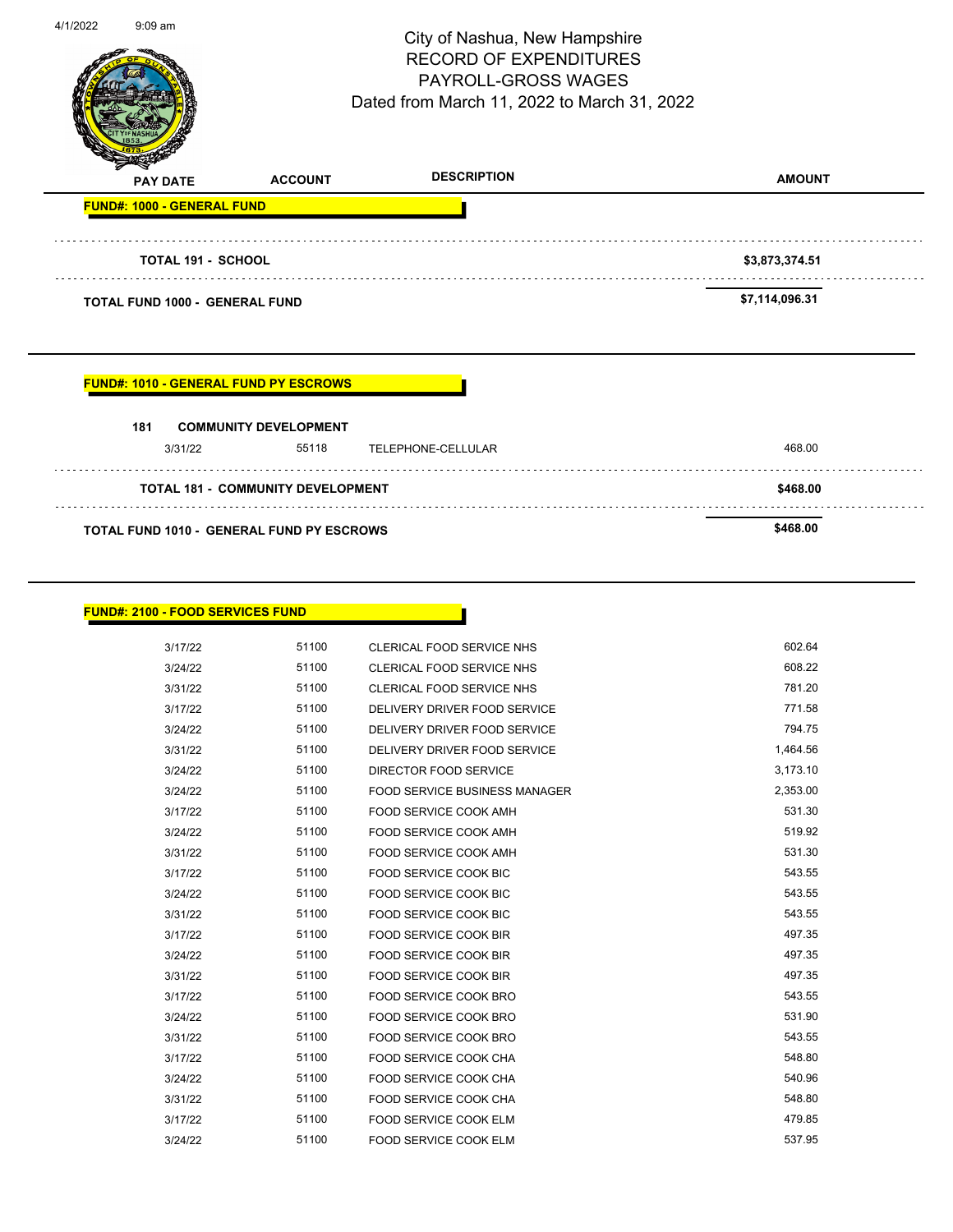

| <b>PAY DATE</b>                          | <b>ACCOUNT</b> | <b>DESCRIPTION</b>              | <b>AMOUNT</b> |
|------------------------------------------|----------------|---------------------------------|---------------|
| <u> FUND#: 2100 - FOOD SERVICES FUND</u> |                |                                 |               |
|                                          |                |                                 |               |
| 3/31/22                                  | 51100          | FOOD SERVICE COOK ELM           | 508.90        |
| 3/17/22                                  | 51100          | <b>FOOD SERVICE COOK FES</b>    | 548.80        |
| 3/24/22                                  | 51100          | <b>FOOD SERVICE COOK FES</b>    | 533.12        |
| 3/31/22                                  | 51100          | <b>FOOD SERVICE COOK FES</b>    | 548.80        |
| 3/17/22                                  | 51100          | FOOD SERVICE COOK FMS           | 484.70        |
| 3/24/22                                  | 51100          | <b>FOOD SERVICE COOK FMS</b>    | 496.33        |
| 3/31/22                                  | 51100          | FOOD SERVICE COOK FMS           | 507.96        |
| 3/17/22                                  | 51100          | FOOD SERVICE COOK LDG           | 526.05        |
| 3/24/22                                  | 51100          | FOOD SERVICE COOK LDG           | 518.54        |
| 3/31/22                                  | 51100          | FOOD SERVICE COOK LDG           | 526.05        |
| 3/17/22                                  | 51100          | <b>FOOD SERVICE COOK MDE</b>    | 527.51        |
| 3/24/22                                  | 51100          | <b>FOOD SERVICE COOK MDE</b>    | 531.30        |
| 3/31/22                                  | 51100          | <b>FOOD SERVICE COOK MDE</b>    | 531.30        |
| 3/17/22                                  | 51100          | FOOD SERVICE COOK NHN           | 1,174.25      |
| 3/24/22                                  | 51100          | <b>FOOD SERVICE COOK NHN</b>    | 1,157.48      |
| 3/31/22                                  | 51100          | FOOD SERVICE COOK NHN           | 1,174.26      |
| 3/17/22                                  | 51100          | <b>FOOD SERVICE COOK NHS</b>    | 1,087.80      |
| 3/24/22                                  | 51100          | FOOD SERVICE COOK NHS           | 1,073.59      |
| 3/31/22                                  | 51100          | FOOD SERVICE COOK NHS           | 1,087.80      |
| 3/17/22                                  | 51100          | FOOD SERVICE COOK NSE           | 543.55        |
| 3/24/22                                  | 51100          | FOOD SERVICE COOK NSE           | 543.55        |
| 3/31/22                                  | 51100          | FOOD SERVICE COOK NSE           | 539.67        |
| 3/17/22                                  | 51100          | <b>FOOD SERVICE COOK PMS</b>    | 582.05        |
| 3/24/22                                  | 51100          | <b>FOOD SERVICE COOK PMS</b>    | 582.05        |
| 3/31/22                                  | 51100          | <b>FOOD SERVICE COOK PMS</b>    | 582.05        |
| 3/17/22                                  | 51100          | FOOD SERVICE COOK SHE           | 487.89        |
| 3/24/22                                  | 51100          | FOOD SERVICE COOK SHE           | 487.89        |
| 3/31/22                                  | 51100          | FOOD SERVICE COOK SHE           | 491.40        |
| 3/24/22                                  | 51100          | <b>FOOD SERVICE SITE CORD</b>   | 12,054.40     |
| 3/17/22                                  | 51100          | <b>FOOD SERVICECOOK MTP</b>     | 525.77        |
| 3/24/22                                  | 51100          | <b>FOOD SERVICECOOK MTP</b>     | 497.35        |
| 3/31/22                                  | 51100          | <b>FOOD SERVICECOOK MTP</b>     | 521.87        |
| 3/17/22                                  | 51200          | FOOD SERVICE ASST PT AMH        | 610.17        |
| 3/24/22                                  | 51200          | FOOD SERVICE ASST PT AMH        | 616.98        |
| 3/31/22                                  | 51200          | FOOD SERVICE ASST PT AMH        | 603.35        |
| 3/17/22                                  | 51200          | FOOD SERVICE ASST PT BIC        | 586.14        |
| 3/24/22                                  | 51200          | FOOD SERVICE ASST PT BIC        | 614.89        |
| 3/31/22                                  | 51200          | <b>FOOD SERVICE ASST PT BIC</b> | 570.00        |
| 3/17/22                                  | 51200          | FOOD SERVICE ASST PT BIR        | 378.00        |
| 3/24/22                                  | 51200          | FOOD SERVICE ASST PT BIR        | 390.60        |
| 3/31/22                                  | 51200          | FOOD SERVICE ASST PT BIR        | 378.00        |
| 3/17/22                                  | 51200          | FOOD SERVICE ASST PT BRO        | 397.80        |
| 3/24/22                                  | 51200          | FOOD SERVICE ASST PT BRO        | 397.80        |
| 3/31/22                                  | 51200          | FOOD SERVICE ASST PT BRO        | 397.80        |
| 3/17/22                                  | 51200          | FOOD SERVICE ASST PT CHA        | 477.05        |
|                                          |                |                                 |               |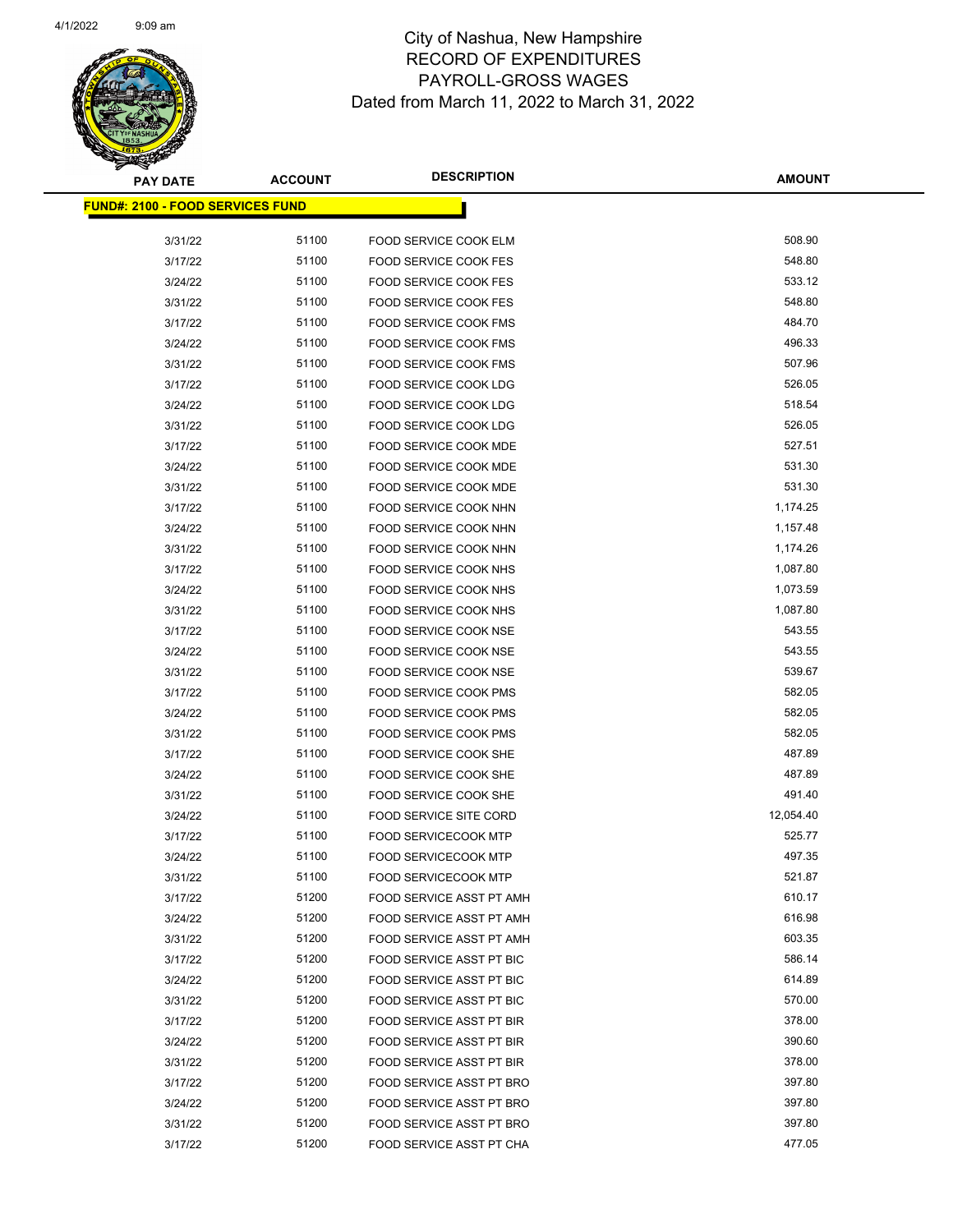

| <b>PAY DATE</b>                          | <b>ACCOUNT</b> | <b>DESCRIPTION</b>              | <b>AMOUNT</b> |
|------------------------------------------|----------------|---------------------------------|---------------|
| <u> FUND#: 2100 - FOOD SERVICES FUND</u> |                |                                 |               |
|                                          |                |                                 |               |
| 3/24/22                                  | 51200          | FOOD SERVICE ASST PT CHA        | 470.24        |
| 3/31/22                                  | 51200          | FOOD SERVICE ASST PT CHA        | 503.89        |
| 3/17/22                                  | 51200          | FOOD SERVICE ASST PT DRC        | 1,062.60      |
| 3/24/22                                  | 51200          | FOOD SERVICE ASST PT DRC        | 1,058.34      |
| 3/31/22                                  | 51200          | FOOD SERVICE ASST PT DRC        | 1,084.65      |
| 3/17/22                                  | 51200          | FOOD SERVICE ASST PT ELM        | 1,809.15      |
| 3/24/22                                  | 51200          | FOOD SERVICE ASST PT ELM        | 1,785.05      |
| 3/31/22                                  | 51200          | FOOD SERVICE ASST PT ELM        | 1,780.42      |
| 3/17/22                                  | 51200          | FOOD SERVICE ASST PT FES        | 787.50        |
| 3/24/22                                  | 51200          | <b>FOOD SERVICE ASST PT FES</b> | 798.42        |
| 3/31/22                                  | 51200          | <b>FOOD SERVICE ASST PT FES</b> | 825.09        |
| 3/17/22                                  | 51200          | FOOD SERVICE ASST PT FMS        | 1,360.50      |
| 3/24/22                                  | 51200          | <b>FOOD SERVICE ASST PT FMS</b> | 1,376.72      |
| 3/31/22                                  | 51200          | FOOD SERVICE ASST PT FMS        | 1,409.57      |
| 3/17/22                                  | 51200          | FOOD SERVICE ASST PT LDG        | 940.81        |
| 3/24/22                                  | 51200          | FOOD SERVICE ASST PT LDG        | 1,035.98      |
| 3/31/22                                  | 51200          | FOOD SERVICE ASST PT LDG        | 894.36        |
| 3/17/22                                  | 51200          | FOOD SERVICE ASST PT MDE        | 583.65        |
| 3/24/22                                  | 51200          | FOOD SERVICE ASST PT MDE        | 704.52        |
| 3/31/22                                  | 51200          | FOOD SERVICE ASST PT MDE        | 630.78        |
| 3/17/22                                  | 51200          | FOOD SERVICE ASST PT MTP        | 368.55        |
| 3/24/22                                  | 51200          | FOOD SERVICE ASST PT MTP        | 378.00        |
| 3/31/22                                  | 51200          | FOOD SERVICE ASST PT MTP        | 374.85        |
| 3/17/22                                  | 51200          | FOOD SERVICE ASST PT NHN        | 2,820.96      |
| 3/24/22                                  | 51200          | FOOD SERVICE ASST PT NHN        | 2,912.70      |
| 3/31/22                                  | 51200          | FOOD SERVICE ASST PT NHN        | 2,758.99      |
| 3/17/22                                  | 51200          | FOOD SERVICE ASST PT NHS        | 2,026.05      |
| 3/24/22                                  | 51200          | FOOD SERVICE ASST PT NHS        | 2,452.74      |
| 3/31/22                                  | 51200          | FOOD SERVICE ASST PT NHS        | 2,388.43      |
| 3/17/22                                  | 51200          | FOOD SERVICE ASST PT NSE        | 430.95        |
| 3/24/22                                  | 51200          | FOOD SERVICE ASST PT NSE        | 430.95        |
| 3/31/22                                  | 51200          | FOOD SERVICE ASST PT NSE        | 430.95        |
| 3/17/22                                  | 51200          | <b>FOOD SERVICE ASST PT PMS</b> | 2,508.09      |
| 3/24/22                                  | 51200          | FOOD SERVICE ASST PT PMS        | 2,694.83      |
| 3/31/22                                  | 51200          | FOOD SERVICE ASST PT PMS        | 2,622.33      |
| 3/17/22                                  | 51200          | FOOD SERVICE ASST PT SHE        | 346.50        |
| 3/24/22                                  | 51200          | FOOD SERVICE ASST PT SHE        | 362.25        |
| 3/31/22                                  | 51200          | FOOD SERVICE ASST PT SHE        | 349.65        |
| 3/24/22                                  | 51300          | CLERICAL FOOD SERVICE NHS       | 75.33         |
| 3/31/22                                  | 51300          | CLERICAL FOOD SERVICE NHS       | 58.59         |
| 3/17/22                                  | 51300          | DELIVERY DRIVER FOOD SERVICE    | 65.10         |
| 3/24/22                                  | 51300          | FOOD SERVICE ASST PT BIC        | 9.65          |
| 3/24/22                                  | 51300          | FOOD SERVICE ASST PT BIR        | 18.90         |
| 3/24/22                                  | 51300          | FOOD SERVICE ASST PT CHA        | 20.45         |
| 3/24/22                                  | 51300          | FOOD SERVICE ASST PT DRC        | 35.99         |
|                                          |                |                                 |               |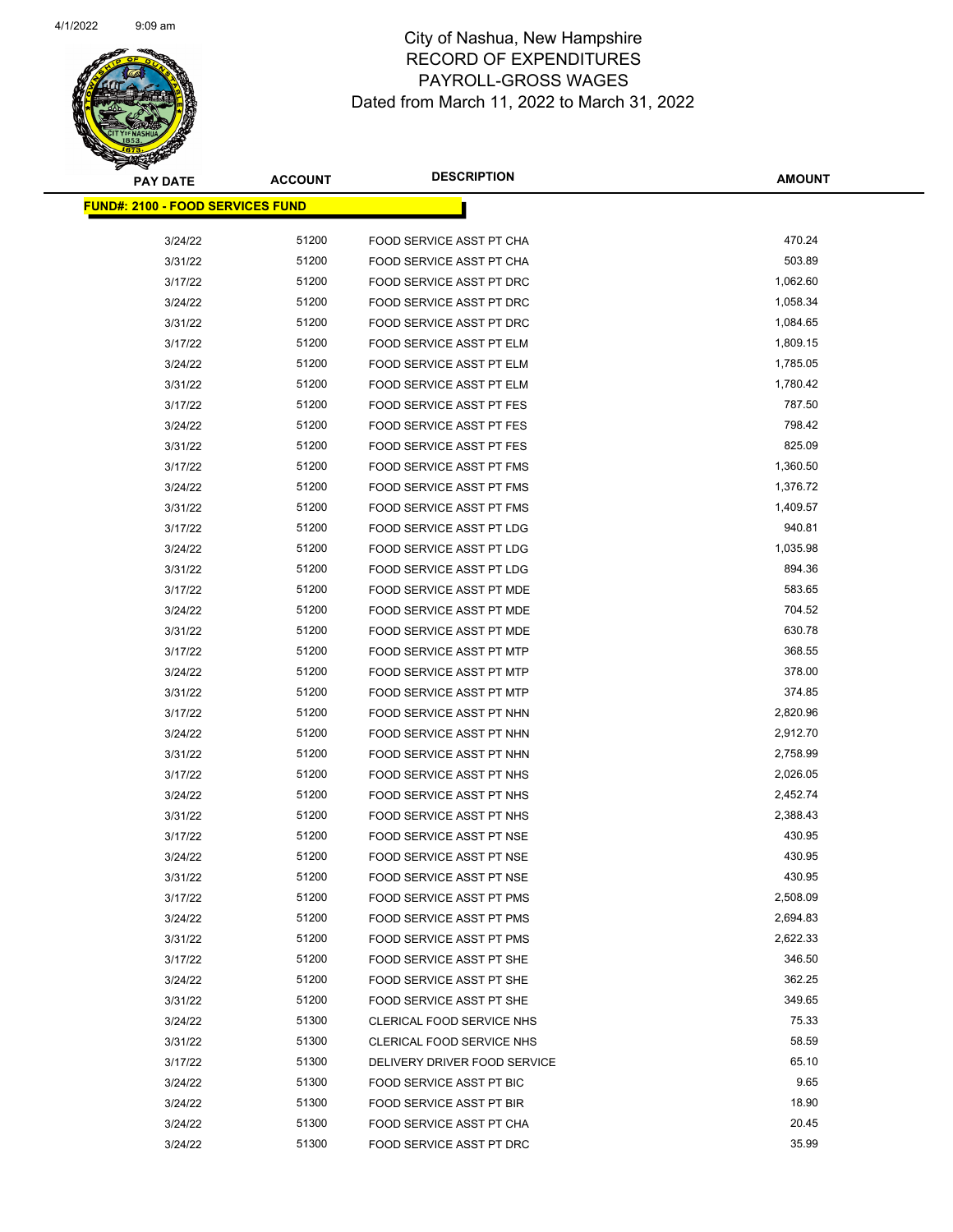

| <b>PAY DATE</b>                          | <b>ACCOUNT</b> | <b>DESCRIPTION</b>              | <b>AMOUNT</b> |
|------------------------------------------|----------------|---------------------------------|---------------|
| <u> FUND#: 2100 - FOOD SERVICES FUND</u> |                |                                 |               |
|                                          |                |                                 |               |
| 3/24/22                                  | 51300          | FOOD SERVICE ASST PT ELM        | 43.53         |
| 3/24/22                                  | 51300          | <b>FOOD SERVICE ASST PT FES</b> | 38.22         |
| 3/31/22                                  | 51300          | <b>FOOD SERVICE ASST PT FES</b> | 10.28         |
| 3/24/22                                  | 51300          | FOOD SERVICE ASST PT FMS        | 38.18         |
| 3/24/22                                  | 51300          | FOOD SERVICE ASST PT MDE        | 14.36         |
| 3/24/22                                  | 51300          | FOOD SERVICE ASST PT NHN        | 87.56         |
| 3/17/22                                  | 51300          | FOOD SERVICE ASST PT NHS        | 9.84          |
| 3/24/22                                  | 51300          | FOOD SERVICE ASST PT NHS        | 130.68        |
| 3/17/22                                  | 51300          | FOOD SERVICE ASST PT PMS        | 4.73          |
| 3/24/22                                  | 51300          | FOOD SERVICE ASST PT PMS        | 28.35         |
| 3/24/22                                  | 51300          | FOOD SERVICE ASST PT SHE        | 4.73          |
| 3/24/22                                  | 51300          | <b>FOOD SERVICE COOK BIC</b>    | 40.77         |
| 3/24/22                                  | 51300          | <b>FOOD SERVICE COOK BIR</b>    | 21.32         |
| 3/24/22                                  | 51300          | FOOD SERVICE COOK BRO           | 23.30         |
| 3/17/22                                  | 51300          | FOOD SERVICE COOK CHA           | 5.88          |
| 3/24/22                                  | 51300          | FOOD SERVICE COOK CHA           | 23.52         |
| 3/17/22                                  | 51300          | <b>FOOD SERVICE COOK ELM</b>    | 5.14          |
| 3/24/22                                  | 51300          | FOOD SERVICE COOK ELM           | 38.17         |
| 3/24/22                                  | 51300          | FOOD SERVICE COOK FES           | 41.16         |
| 3/24/22                                  | 51300          | <b>FOOD SERVICE COOK FMS</b>    | 34.90         |
| 3/24/22                                  | 51300          | FOOD SERVICE COOK LDG           | 28.18         |
| 3/31/22                                  | 51300          | FOOD SERVICE COOK LDG           | 5.64          |
| 3/17/22                                  | 51300          | FOOD SERVICE COOK MDE           | 11.40         |
| 3/24/22                                  | 51300          | FOOD SERVICE COOK MDE           | 5.70          |
| 3/17/22                                  | 51300          | FOOD SERVICE COOK NHN           | 65.80         |
| 3/24/22                                  | 51300          | FOOD SERVICE COOK NHN           | 158.71        |
| 3/31/22                                  | 51300          | FOOD SERVICE COOK NHN           | 90.38         |
| 3/17/22                                  | 51300          | <b>FOOD SERVICE COOK NHS</b>    | 6.33          |
| 3/24/22                                  | 51300          | FOOD SERVICE COOK NHS           | 158.52        |
| 3/31/22                                  | 51300          | <b>FOOD SERVICE COOK NHS</b>    | 94.90         |
| 3/31/22                                  | 51300          | FOOD SERVICE COOK NSE           | 5.82          |
| 3/24/22                                  | 51300          | FOOD SERVICE COOK PMS           | 24.95         |
| 3/17/22                                  | 51300          | FOOD SERVICE COOK SHE           | 5.27          |
| 3/24/22                                  | 51300          | FOOD SERVICE COOK SHE           | 31.59         |
| 3/31/22                                  | 51300          | FOOD SERVICE COOK SHE           | 5.27          |
| 3/17/22                                  | 51300          | <b>FOOD SERVICECOOK MTP</b>     | 42.64         |
| 3/24/22                                  | 51300          | <b>FOOD SERVICECOOK MTP</b>     | 47.97         |
| 3/31/22                                  | 51300          | <b>FOOD SERVICECOOK MTP</b>     | 26.65         |
| 3/17/22                                  | 51412          | SUB FOOD SERVICE                | 491.60        |
| 3/24/22                                  | 51412          | <b>SUB FOOD SERVICE</b>         | 688.25        |
| 3/31/22                                  | 51412          | SUB FOOD SERVICE                | 874.98        |
| 3/24/22                                  | 55118          | TELEPHONE-CELLULAR              | 80.00         |
|                                          |                |                                 |               |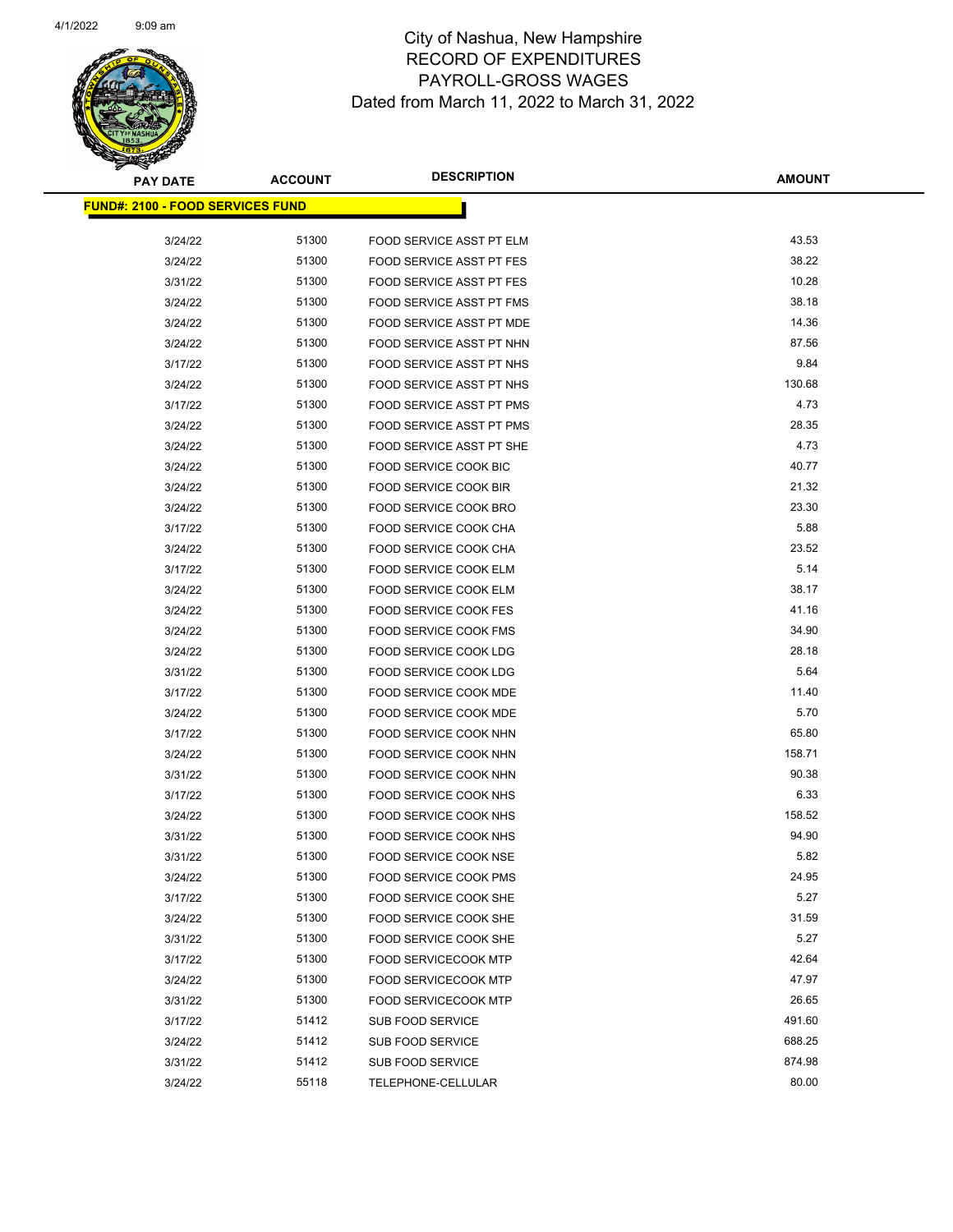

| <b>FUND#: 2257 - SPECIAL ED LOCAL</b> |       |                     |
|---------------------------------------|-------|---------------------|
| 3/17/22                               | 51100 | PARA DW SPEC ED AMH |
| 3/24/22                               | 51100 | PARA DW SPEC ED AMH |

Page 123 of 141

RECORD OF EXPENDITURES

City of Nashua, New Hampshire

4/1/2022 9:09 am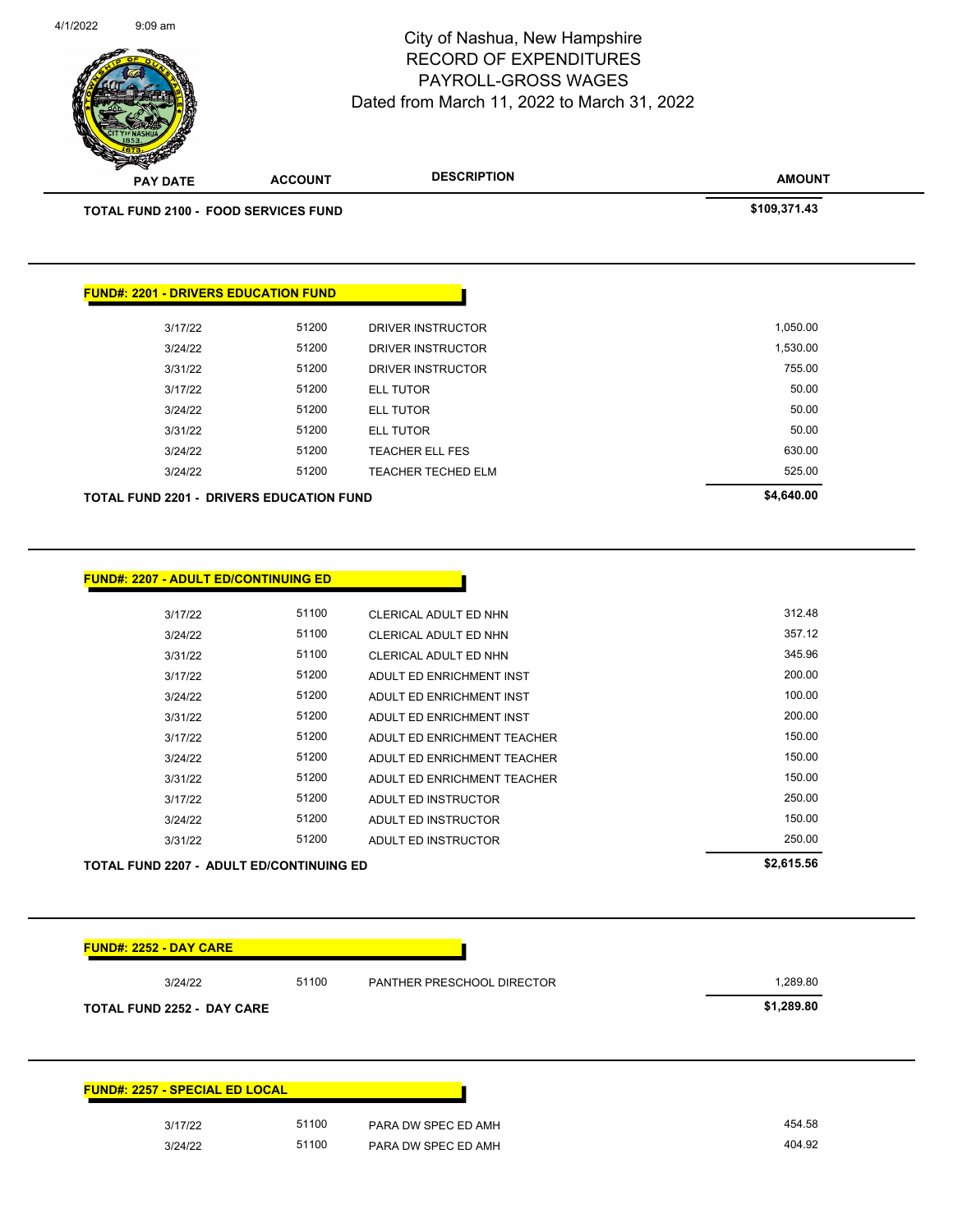

Page 124 of 141

| $\boldsymbol{v}$<br>∼<br><b>PAY DATE</b>  | <b>ACCOUNT</b> | <b>DESCRIPTION</b>  | <b>AMOUNT</b> |
|-------------------------------------------|----------------|---------------------|---------------|
| <b>FUND#: 2257 - SPECIAL ED LOCAL</b>     |                |                     |               |
| 3/31/22                                   | 51100          | PARA DW SPEC ED AMH | 469.86        |
| 3/17/22                                   | 51100          | PARA DW SPEC ED BRO | 233.02        |
| 3/24/22                                   | 51100          | PARA DW SPEC ED BRO | 229.20        |
| 3/31/22                                   | 51100          | PARA DW SPEC ED BRO | 233.02        |
| 3/17/22                                   | 51100          | PARA DW SPEC ED NHS | 652.80        |
| 3/24/22                                   | 51100          | PARA DW SPEC ED NHS | 652.80        |
| 3/31/22                                   | 51100          | PARA DW SPEC ED NHS | 647.58        |
| 3/31/22                                   | 51412          | PARA DW SPEC ED BRO | 3.00          |
| <b>TOTAL FUND 2257 - SPECIAL ED LOCAL</b> |                |                     | \$3,980.78    |

| <b>FUND#: 2503 - PARKS &amp; REC PROGRAMS FUND</b>     |            |                            |        |
|--------------------------------------------------------|------------|----------------------------|--------|
| 3/17/22                                                | 51100      | RECREATION PROGRAM MANAGER | 485.91 |
| 3/24/22                                                | 51100      | RECREATION PROGRAM MANAGER | 485.91 |
| 3/31/22                                                | 51100      | RECREATION PROGRAM MANAGER | 485.90 |
| 3/24/22                                                | 51300      | RECREATION PROGRAM MANAGER | 41.01  |
| <b>TOTAL FUND 2503 - PARKS &amp; REC PROGRAMS FUND</b> | \$1,498.73 |                            |        |

| <b>FUND#: 2505 - PEG ACCESS CHANNELS FUND</b> |       |                                   |          |
|-----------------------------------------------|-------|-----------------------------------|----------|
| 3/17/22                                       | 51100 | ECHANNEL ACCESS ADMINISTRATOR     | 1,227.05 |
| 3/24/22                                       | 51100 | ECHANNEL ACCESS ADMINISTRATOR     | 1,227.05 |
| 3/31/22                                       | 51100 | ECHANNEL ACCESS ADMINISTRATOR     | 1,227.05 |
| 3/17/22                                       | 51100 | PEG PROGRAM MANAGER               | 1,329.30 |
| 3/24/22                                       | 51100 | PEG PROGRAM MANAGER               | 1,329.30 |
| 3/31/22                                       | 51100 | PEG PROGRAM MANAGER               | 1,329.30 |
| 3/24/22                                       | 51200 | REMOTE MEETING HOSTING SPECIALIST | 120.00   |
| 3/31/22                                       | 51200 | REMOTE MEETING HOSTING SPECIALIST | 180.00   |
| 3/17/22                                       | 51200 | <b>VIDEOGRAPHER</b>               | 885.00   |
| 3/24/22                                       | 51200 | <b>VIDEOGRAPHER</b>               | 600.00   |
| 3/31/22                                       | 51200 | <b>VIDEOGRAPHER</b>               | 795.00   |
| 3/31/22                                       | 55118 | TELEPHONE-CELLULAR                | 100.00   |

#### **TOTAL FUND 2505 - PEG ACCESS CHANNELS FUND \$10,349.05**

| <b>FUND#: 3050 - POLICE GRANTS FUND</b> |       |                            |          |
|-----------------------------------------|-------|----------------------------|----------|
| 3/17/22                                 | 51100 | DOMESTIC VIOLENCE ADVOCATE | 1.000.00 |
| 3/24/22                                 | 51100 | DOMESTIC VIOLENCE ADVOCATE | 1.000.00 |
| 3/31/22                                 | 51100 | DOMESTIC VIOLENCE ADVOCATE | 1.000.00 |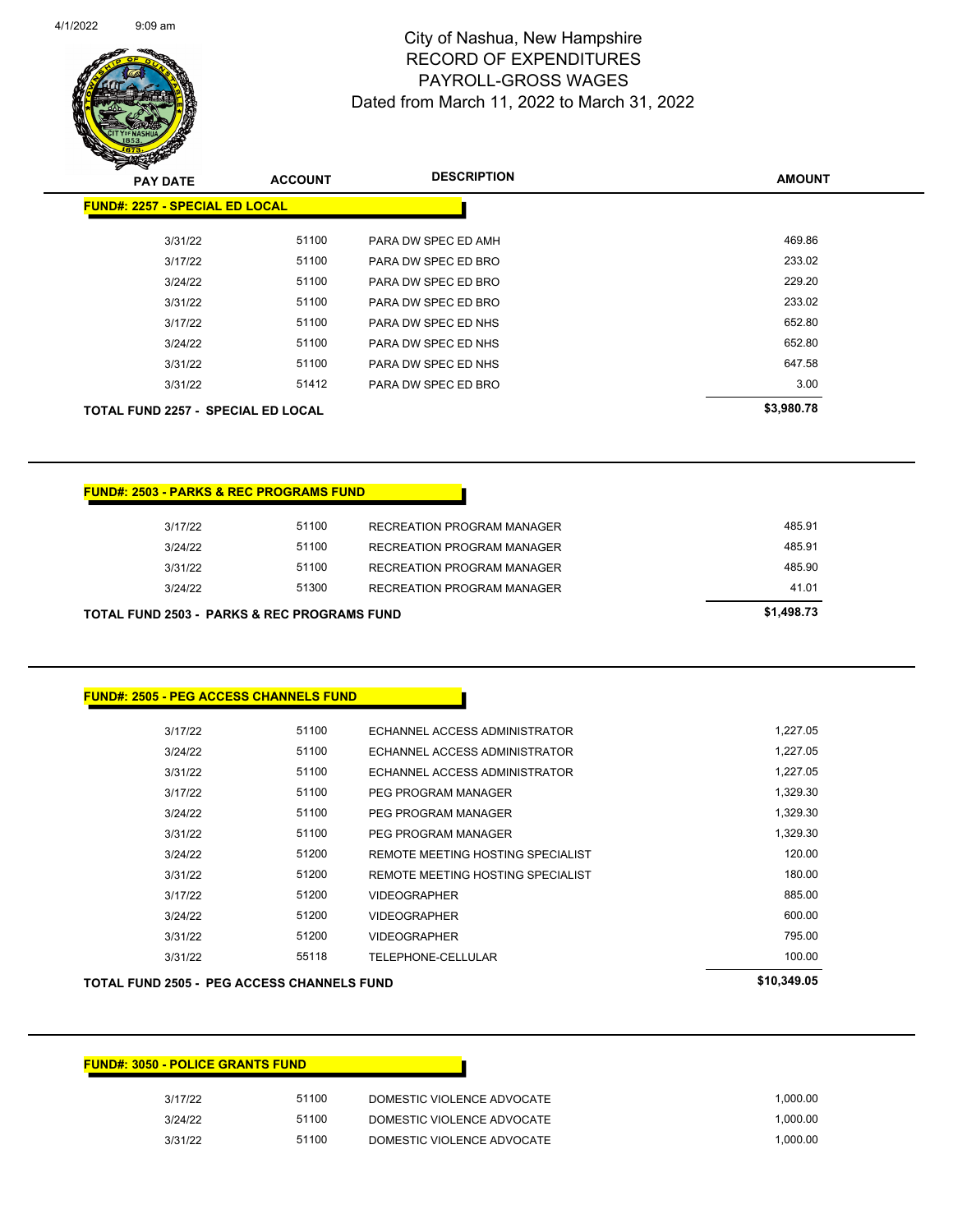

Page 125 of 141

| <b>PAY DATE</b>                             | <b>ACCOUNT</b> | <b>DESCRIPTION</b>         | <b>AMOUNT</b> |
|---------------------------------------------|----------------|----------------------------|---------------|
| <b>FUND#: 3050 - POLICE GRANTS FUND</b>     |                |                            |               |
|                                             |                |                            |               |
| 3/17/22                                     | 51100          | PATROLMAN ALL RANKS        | 1,597.55      |
| 3/24/22                                     | 51100          | PATROLMAN ALL RANKS        | 1,597.55      |
| 3/31/22                                     | 51100          | PATROLMAN ALL RANKS        | 1,597.55      |
| 3/17/22                                     | 51300          | DOMESTIC VIOLENCE ADVOCATE | 274.95        |
| 3/24/22                                     | 51300          | DOMESTIC VIOLENCE ADVOCATE | 315.40        |
| 3/31/22                                     | 51300          | DOMESTIC VIOLENCE ADVOCATE | 415.50        |
| 3/17/22                                     | 51300          | <b>LIEUTENANT</b>          | 572.55        |
| 3/24/22                                     | 51300          | <b>LIEUTENANT</b>          | 654.35        |
| 3/31/22                                     | 51300          | <b>LIEUTENANT</b>          | 981.53        |
| 3/17/22                                     | 51300          | PATROLMAN ALL RANKS        | 8,230.76      |
| 3/24/22                                     | 51300          | PATROLMAN ALL RANKS        | 6,173.31      |
| 3/31/22                                     | 51300          | PATROLMAN ALL RANKS        | 8,299.62      |
| 3/17/22                                     | 51300          | <b>SERGEANT</b>            | 1,813.66      |
| 3/24/22                                     | 51300          | <b>SERGEANT</b>            | 2,419.65      |
| 3/31/22                                     | 51300          | <b>SERGEANT</b>            | 2,181.14      |
| 3/24/22                                     | 51628          | PATROLMAN ALL RANKS        | 319.51        |
| <b>TOTAL FUND 3050 - POLICE GRANTS FUND</b> |                |                            | \$40,444.58   |

**FUND#: 3068 - COMMUNITY SERVICES GRANTS FUND**

| 3/17/22 | 51100 | BEHAVIORAL HEALTH SPECIALIST                    | 1,165.25 |
|---------|-------|-------------------------------------------------|----------|
| 3/24/22 | 51100 | BEHAVIORAL HEALTH SPECIALIST                    | 1,165.24 |
| 3/31/22 | 51100 | BEHAVIORAL HEALTH SPECIALIST                    | 1,165.25 |
| 3/17/22 | 51100 | BEHAVIORAL HEALTH STRATEGIST                    | 1,211.90 |
| 3/24/22 | 51100 | BEHAVIORAL HEALTH STRATEGIST                    | 1,211.90 |
| 3/31/22 | 51100 | BEHAVIORAL HEALTH STRATEGIST                    | 1,211.90 |
| 3/17/22 | 51100 | BILINGUAL BICULTURAL COMMUNITY HEALTH WORKER    | 3,412.64 |
| 3/24/22 | 51100 | BILINGUAL BICULTURAL COMMUNITY HEALTH WORKER    | 3,386.39 |
| 3/31/22 | 51100 | BILINGUAL BICULTURAL COMMUNITY HEALTH WORKER    | 3,428.36 |
| 3/17/22 | 51100 | COMMUNITY SERVICES PROGRAM ADMINISTRATIVE ASSIS | 888.72   |
| 3/24/22 | 51100 | COMMUNITY SERVICES PROGRAM ADMINISTRATIVE ASSIS | 888.71   |
| 3/31/22 | 51100 | COMMUNITY SERVICES PROGRAM ADMINISTRATIVE ASSIS | 888.73   |
| 3/17/22 | 51100 | <b>EPIDEMIOLOGIST</b>                           | 155.35   |
| 3/24/22 | 51100 | <b>EPIDEMIOLOGIST</b>                           | 155.35   |
| 3/31/22 | 51100 | <b>EPIDEMIOLOGIST</b>                           | 155.35   |
| 3/17/22 | 51100 | PHNS PROGRAM ASSISTANT                          | 840.27   |
| 3/24/22 | 51100 | PHNS PROGRAM ASSISTANT                          | 840.27   |
| 3/31/22 | 51100 | PHNS PROGRAM ASSISTANT                          | 840.26   |
| 3/17/22 | 51100 | PUB HEALTH NET SVS COORD                        | 1,310.90 |
| 3/24/22 | 51100 | PUB HEALTH NET SVS COORD                        | 1,310.90 |
| 3/31/22 | 51100 | PUB HEALTH NET SVS COORD                        | 1,310.90 |
| 3/17/22 | 51100 | PUB HEALTH PREPAREDNESS COORD                   | 1,165.25 |
| 3/24/22 | 51100 | PUB HEALTH PREPAREDNESS COORD                   | 1,165.25 |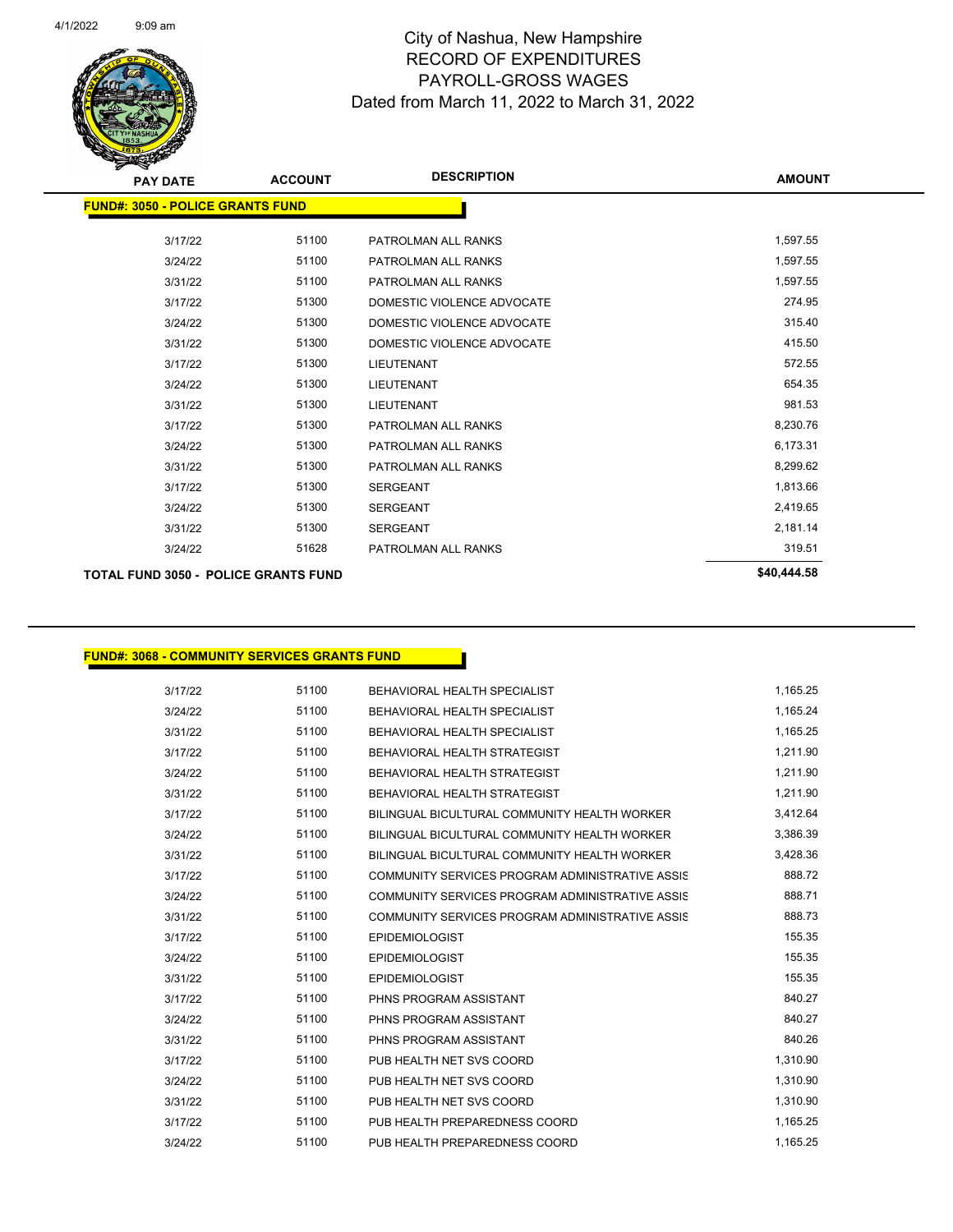

| <b>PAY DATE</b>                                         | <b>ACCOUNT</b> | <b>DESCRIPTION</b>                              | <b>AMOUNT</b> |
|---------------------------------------------------------|----------------|-------------------------------------------------|---------------|
| <b>FUND#: 3068 - COMMUNITY SERVICES GRANTS FUND</b>     |                |                                                 |               |
| 3/31/22                                                 | 51100          | PUB HEALTH PREPAREDNESS COORD                   | 1,165.25      |
| 3/17/22                                                 | 51300          | BILINGUAL BICULTURAL COMMUNITY HEALTH WORKER    | 57.03         |
| 3/24/22                                                 | 51300          | BILINGUAL BICULTURAL COMMUNITY HEALTH WORKER    | 8.19          |
| 3/31/22                                                 | 51300          | BILINGUAL BICULTURAL COMMUNITY HEALTH WORKER    | 23.63         |
| 3/24/22                                                 | 51300          | PHNS PROGRAM ASSISTANT                          | 7.88          |
| 3/31/22                                                 | 51300          | PHNS PROGRAM ASSISTANT                          | 15.75         |
| 3/17/22                                                 | 51412          | COMMUNITY SERVICES ELC COVID-19 RESPONSE SUPPOF | 855.96        |
| 3/24/22                                                 | 51412          | COMMUNITY SERVICES ELC COVID-19 RESPONSE SUPPOF | 1,039.38      |
| 3/31/22                                                 | 51412          | COMMUNITY SERVICES ELC COVID-19 RESPONSE SUPPOF | 947.67        |
| 3/24/22                                                 | 51412          | <b>NURSE ELM</b>                                | 193.86        |
| 3/17/22                                                 | 51412          | <b>NURSE PER DIEM</b>                           | 113.09        |
| 3/24/22                                                 | 51412          | <b>NURSE PER DIEM</b>                           | 193.86        |
| 3/31/22                                                 | 55118          | TELEPHONE-CELLULAR                              | 150.00        |
| <b>TOTAL FUND 3068 - COMMUNITY SERVICES GRANTS FUND</b> |                |                                                 | \$34,046.59   |

#### **FUND#: 3070 - COMMUNITY HEALTH GRANTS FUND**

3/17/22 51100 BILINGUAL COMM HEALTH WORKER 873.92 3/24/22 51100 BILINGUAL COMM HEALTH WORKER 873.92 3/31/22 51100 BILINGUAL COMM HEALTH WORKER 873.91 3/17/22 51100 DISEASE INTERVENTION & BEHAVIORAL HEALTH NURSE 1,211.90 3/24/22 51100 DISEASE INTERVENTION & BEHAVIORAL HEALTH NURSE 1,211.90 3/31/22 **51100** DISEASE INTERVENTION & BEHAVIORAL HEALTH NURSE 1,211.90 3/17/22 51100 PUB HEALTH NURSE 1,310.90 3/24/22 51100 PUB HEALTH NURSE 1,310.90 3/31/22 51100 PUB HEALTH NURSE 1,310.90 3/17/22 51412 NURSE PER DIEM (PRACTIONER) 125.34 3/24/22 51412 NURSE PER DIEM (PRACTIONER) 167.12 3/31/22 51412 NURSE PER DIEM (PRACTIONER) 334.24 3/31/22 55118 TELEPHONE-CELLULAR 50.00 **TOTAL FUND 3070 - COMMUNITY HEALTH GRANTS FUND \$10,866.85** 

# **FUND#: 3090 - URBAN PROGRAM GRANTS FUND** 3/17/22 51100 CODE ENFORCEMENT OFFICER II 513.95 3/24/22 51100 CODE ENFORCEMENT OFFICER II 513.95 3/31/22 51100 CODE ENFORCEMENT OFFICER II 513.95 3/17/22 51100 GRANT MGMT SPECIALIST 1,159.70 3/24/22 51100 GRANT MGMT SPECIALIST 1,159.70 3/31/22 51100 GRANT MGMT SPECIALIST 1,159.70

3/17/22 51100 PROGRAM COORDINATOR LP&HH 1,347.50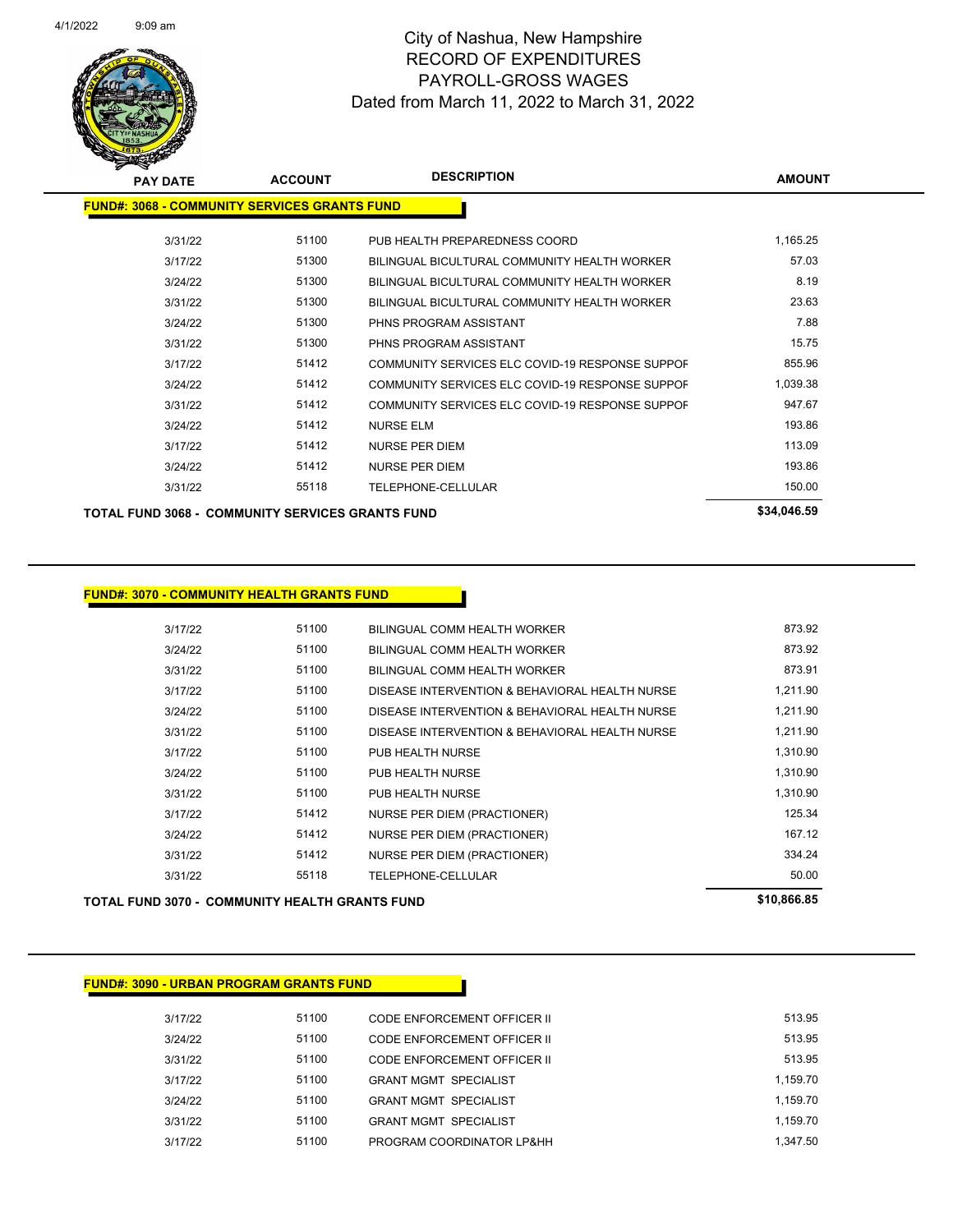

| <b>PAY DATE</b>                                    | <b>ACCOUNT</b> | <b>DESCRIPTION</b>             | <b>AMOUNT</b> |
|----------------------------------------------------|----------------|--------------------------------|---------------|
| <b>FUND#: 3090 - URBAN PROGRAM GRANTS FUND</b>     |                |                                |               |
| 3/24/22                                            | 51100          | PROGRAM COORDINATOR LP&HH      | 1,347.50      |
| 3/31/22                                            | 51100          | PROGRAM COORDINATOR LP&HH      | 1,347.50      |
| 3/17/22                                            | 51100          | PROJECT ADMINISTRATOR          | 1,186.35      |
| 3/24/22                                            | 51100          | PROJECT ADMINISTRATOR          | 1,186.35      |
| 3/31/22                                            | 51100          | PROJECT ADMINISTRATOR          | 1,186.35      |
| 3/17/22                                            | 51100          | PROJECT ADMINISTRATOR LP&HH    | 1,321.05      |
| 3/24/22                                            | 51100          | PROJECT ADMINISTRATOR LP&HH    | 1,321.05      |
| 3/31/22                                            | 51100          | PROJECT ADMINISTRATOR LP&HH    | 1,321.05      |
| 3/17/22                                            | 51100          | PROJECT SPECIALIST URBAN PROGR | 1,257.10      |
| 3/24/22                                            | 51100          | PROJECT SPECIALIST URBAN PROGR | 1,257.10      |
| 3/31/22                                            | 51100          | PROJECT SPECIALIST URBAN PROGR | 1,257.10      |
| 3/31/22                                            | 55118          | TELEPHONE-CELLULAR             | 208.50        |
| <b>TOTAL FUND 3090 - URBAN PROGRAM GRANTS FUND</b> |                |                                | \$20,565.45   |

#### **FUND#: 3120 - TRANSIT GRANTS FUND**

| 3/17/22 | 51100 | <b>COMMUNICATION SPEC</b>             | 1,092.35 |
|---------|-------|---------------------------------------|----------|
| 3/24/22 | 51100 | <b>COMMUNICATION SPEC</b>             | 1,092.35 |
| 3/31/22 | 51100 | <b>COMMUNICATION SPEC</b>             | 1,092.35 |
| 3/17/22 | 51100 | <b>TRANSIT ADMINISTRATOR</b>          | 1,890.60 |
| 3/24/22 | 51100 | <b>TRANSIT ADMINISTRATOR</b>          | 1,890.60 |
| 3/31/22 | 51100 | <b>TRANSIT ADMINISTRATOR</b>          | 1,890.60 |
| 3/17/22 | 51100 | <b>TRANSIT FINANCE COORDINATOR</b>    | 1,374.40 |
| 3/24/22 | 51100 | <b>TRANSIT FINANCE COORDINATOR</b>    | 1,374.40 |
| 3/31/22 | 51100 | <b>TRANSIT FINANCE COORDINATOR</b>    | 1,374.40 |
| 3/17/22 | 51100 | <b>TRANSIT FLEET FACILITIES SUPV</b>  | 1,159.70 |
| 3/24/22 | 51100 | <b>TRANSIT FLEET FACILITIES SUPV</b>  | 1,159.70 |
| 3/31/22 | 51100 | <b>TRANSIT FLEET FACILITIES SUPV</b>  | 1,159.70 |
| 3/17/22 | 51100 | <b>TRANSIT MECHANICS</b>              | 2,128.05 |
| 3/24/22 | 51100 | <b>TRANSIT MECHANICS</b>              | 2,133.11 |
| 3/31/22 | 51100 | <b>TRANSIT MECHANICS</b>              | 2,125.23 |
| 3/17/22 | 51100 | <b>TRANSIT MOBILITY MANAGER</b>       | 1,136.10 |
| 3/24/22 | 51100 | <b>TRANSIT MOBILITY MANAGER</b>       | 1,136.10 |
| 3/31/22 | 51100 | <b>TRANSIT MOBILITY MANAGER</b>       | 1,136.10 |
| 3/17/22 | 51100 | <b>TRANSIT OPERATIONS COORDINATOR</b> | 1,115.20 |
| 3/24/22 | 51100 | <b>TRANSIT OPERATIONS COORDINATOR</b> | 1,115.20 |
| 3/31/22 | 51100 | TRANSIT OPERATIONS COORDINATOR        | 1,115.20 |
| 3/17/22 | 51100 | <b>TRANSIT UTILITY SERVICE WORKER</b> | 798.35   |
| 3/24/22 | 51100 | <b>TRANSIT UTILITY SERVICE WORKER</b> | 798.35   |
| 3/31/22 | 51100 | <b>TRANSIT UTILITY SERVICE WORKER</b> | 798.36   |
| 3/17/22 | 51300 | <b>TRANSIT MECHANICS</b>              | 602.51   |
| 3/24/22 | 51300 | TRANSIT MECHANICS                     | 507.62   |
| 3/31/22 | 51300 | <b>TRANSIT MECHANICS</b>              | 416.25   |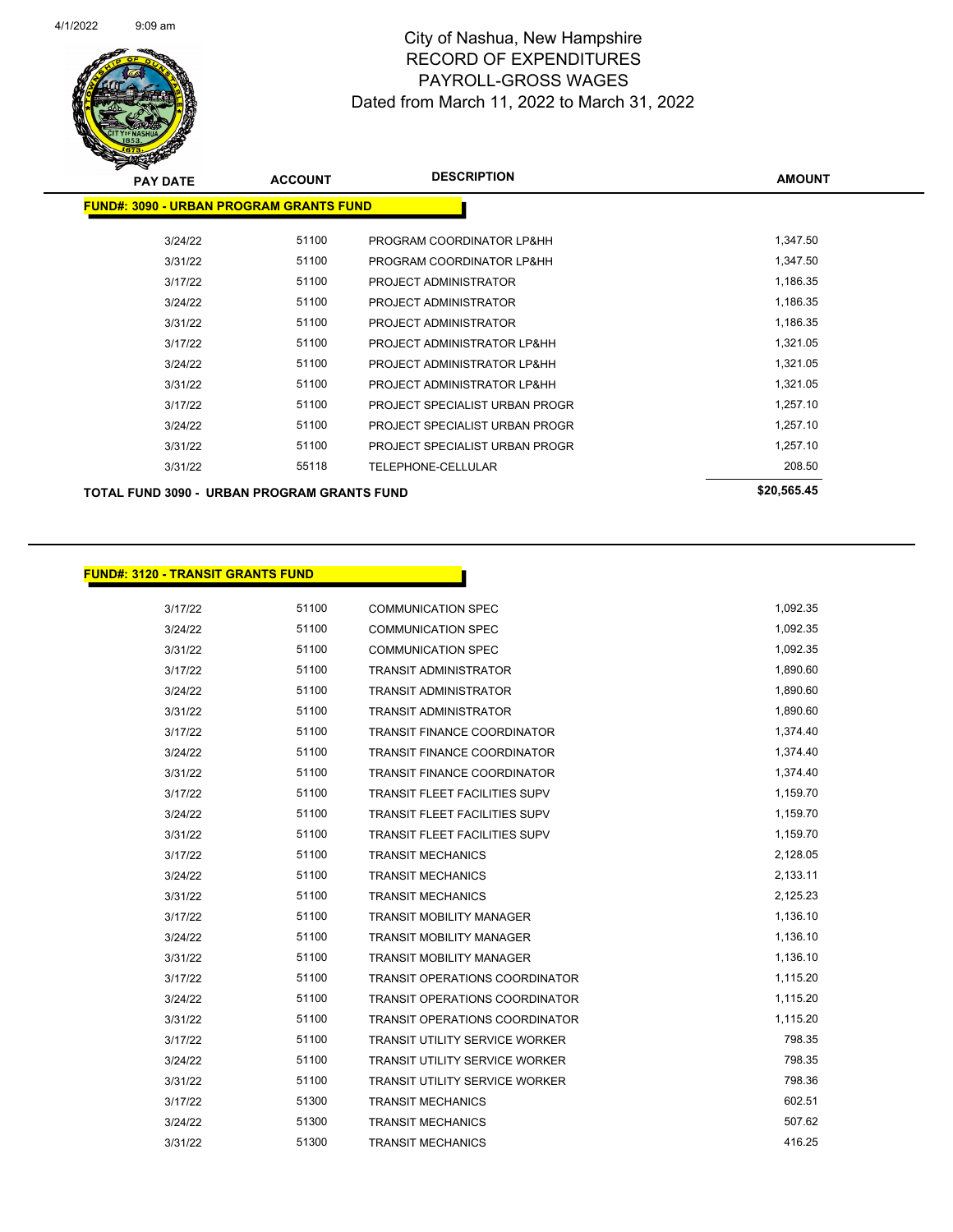

| $\mathbf{z}$<br>$\sim$<br><b>PAY DATE</b>    | <b>ACCOUNT</b> | <b>DESCRIPTION</b>                    | <b>AMOUNT</b> |
|----------------------------------------------|----------------|---------------------------------------|---------------|
| <b>FUND#: 3120 - TRANSIT GRANTS FUND</b>     |                |                                       |               |
| 3/17/22                                      | 51300          | <b>TRANSIT OPERATIONS COORDINATOR</b> | 52.27         |
| 3/24/22                                      | 51300          | <b>TRANSIT OPERATIONS COORDINATOR</b> | 31.36         |
| 3/31/22                                      | 51300          | <b>TRANSIT OPERATIONS COORDINATOR</b> | 10.45         |
| 3/24/22                                      | 51300          | <b>TRANSIT UTILITY SERVICE WORKER</b> | 7.48          |
| 3/31/22                                      | 51300          | <b>TRANSIT UTILITY SERVICE WORKER</b> | 37.42         |
| 3/31/22                                      | 55118          | TELEPHONE-CELLULAR                    | 117.00        |
| <b>TOTAL FUND 3120 - TRANSIT GRANTS FUND</b> |                |                                       | \$33,868.86   |

#### **FUND#: 3800 - SCHOOL GRANTS FUND**

| 3/24/22 | 51100 | 21 CENTURY ASST COORDINATOR        | 1,923.10 |
|---------|-------|------------------------------------|----------|
| 3/17/22 | 51100 | 21 CENTURY ELEM MFAM RES COORD     | 211.25   |
| 3/24/22 | 51100 | 21 CENTURY ELEM MFAM RES COORD     | 8,911.50 |
| 3/24/22 | 51100 | ASSISTANT PRINCIPAL AMH            | 1,437.50 |
| 3/24/22 | 51100 | ASSISTANT PRINCIPAL DR CRSP        | 1,461.60 |
| 3/24/22 | 51100 | ASSISTANT PRINCIPAL MTP            | 1,485.60 |
| 3/24/22 | 51100 | ASSISTANT PRINCIPAL SHE            | 1,851.09 |
| 3/24/22 | 51100 | ASST SYSTEMS ADMIN FULL YEAR       | 1,853.10 |
| 3/24/22 | 51100 | <b>ATTENDANCE OFFICER</b>          | 2,387.20 |
| 3/17/22 | 51100 | <b>CLERICAL 21 CENTURY</b>         | 1,062.99 |
| 3/24/22 | 51100 | <b>CLERICAL 21 CENTURY</b>         | 945.81   |
| 3/31/22 | 51100 | CLERICAL 21 CENTURY                | 979.29   |
| 3/24/22 | 51100 | DATABASE ADMINISTRATOR             | 2,848.90 |
| 3/16/22 | 51100 | ELL OUTREACH WORKER HOURLY         | 1,605.70 |
| 3/24/22 | 51100 | ELL OUTREACH WORKER HOURLY         | 2,703.04 |
| 3/31/22 | 51100 | ELL OUTREACH WORKER HOURLY         | 1,974.38 |
| 3/17/22 | 51100 | HOME SCHOOL CORD TTI               | 3,047.51 |
| 3/24/22 | 51100 | HOME SCHOOL CORD TTI               | 2,975.42 |
| 3/31/22 | 51100 | HOME SCHOOL CORD TTI               | 5,374.33 |
| 3/17/22 | 51100 | <b>HOMELESS LIASION</b>            | 1,472.66 |
| 3/24/22 | 51100 | <b>HOMELESS LIASION</b>            | 1,527.00 |
| 3/31/22 | 51100 | <b>HOMELESS LIASION</b>            | 2,634.22 |
| 3/24/22 | 51100 | INSTRUCTIONAL LEADER-DISTRICT WIDE | 4,002.50 |
| 3/17/22 | 51100 | <b>INTERPRETER</b>                 | 337.50   |
| 3/24/22 | 51100 | <b>INTERPRETER</b>                 | 212.50   |
| 3/31/22 | 51100 | <b>INTERPRETER</b>                 | 581.25   |
| 3/24/22 | 51100 | LICENSED PRACTICAL NURSE NHS       | 1,541.00 |
| 3/24/22 | 51100 | OFFICE MANAGER TITLE 1             | 1,656.80 |
| 3/17/22 | 51100 | PARA DW SPEC ED AMH                | 674.05   |
| 3/24/22 | 51100 | PARA DW SPEC ED AMH                | 555.42   |
| 3/31/22 | 51100 | PARA DW SPEC ED AMH                | 566.21   |
| 3/17/22 | 51100 | PARA INST AMH                      | 440.42   |
| 3/24/22 | 51100 | PARA INST AMH                      | 451.25   |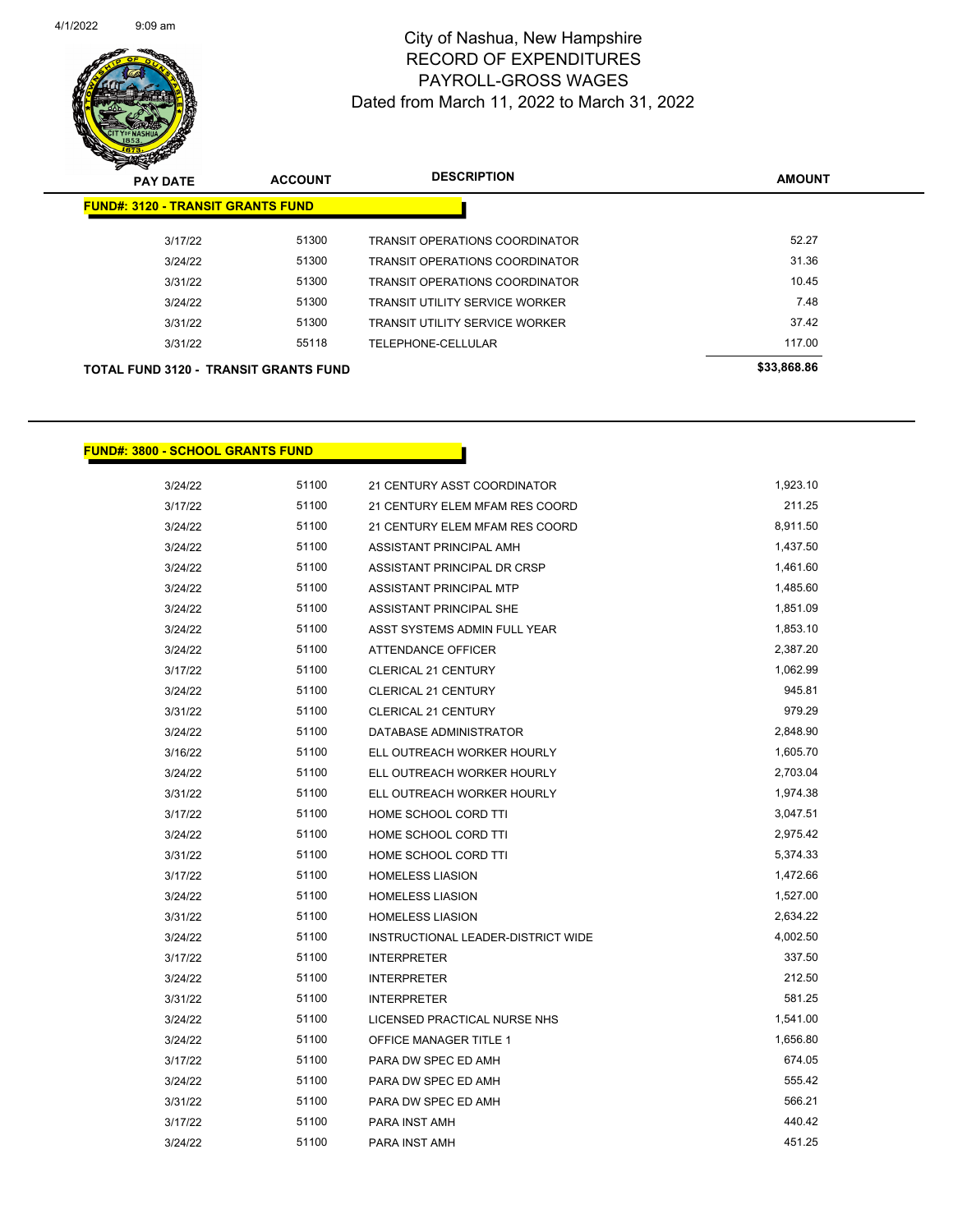

| <b>PAY DATE</b>                          | <b>ACCOUNT</b> | <b>DESCRIPTION</b>           | AMOUNT    |
|------------------------------------------|----------------|------------------------------|-----------|
| <u> FUND#: 3800 - SCHOOL GRANTS FUND</u> |                |                              |           |
|                                          |                |                              |           |
| 3/31/22                                  | 51100          | PARA INST AMH                | 451.25    |
| 3/17/22                                  | 51100          | PARA INST LDG                | 492.72    |
| 3/24/22                                  | 51100          | PARA INST LDG                | 615.90    |
| 3/31/22                                  | 51100          | PARA INST LDG                | 615.90    |
| 3/17/22                                  | 51100          | PARA INST NSE                | 444.30    |
| 3/24/22                                  | 51100          | PARA INST NSE                | 448.00    |
| 3/31/22                                  | 51100          | PARA INST NSE                | 451.70    |
| 3/17/22                                  | 51100          | PARA INST SHE                | 496.99    |
| 3/24/22                                  | 51100          | PARA INST SHE                | 496.99    |
| 3/31/22                                  | 51100          | PARA INST SHE                | 496.99    |
| 3/17/22                                  | 51100          | PARA KIND NSE                | 645.96    |
| 3/24/22                                  | 51100          | PARA KIND NSE                | 651.12    |
| 3/31/22                                  | 51100          | PARA KIND NSE                | 656.29    |
| 3/17/22                                  | 51100          | PARA TTI AMH                 | 921.65    |
| 3/24/22                                  | 51100          | PARA TTI AMH                 | 905.87    |
| 3/31/22                                  | 51100          | PARA TTI AMH                 | 929.30    |
| 3/17/22                                  | 51100          | PARA TTI LDG                 | 1,864.75  |
| 3/24/22                                  | 51100          | PARA TTI LDG                 | 1,875.09  |
| 3/31/22                                  | 51100          | PARA TTI LDG                 | 1,949.38  |
| 3/24/22                                  | 51100          | PEER COACH                   | 15,745.69 |
| 3/24/22                                  | 51100          | SEL TITLE 1 - LDG            | 3,409.60  |
| 3/17/22                                  | 51100          | SIGN LANGUAGE INTERPRETER    | 1,221.80  |
| 3/24/22                                  | 51100          | SIGN LANGUAGE INTERPRETER    | 1,224.66  |
| 3/31/22                                  | 51100          | SIGN LANGUAGE INTERPRETER    | 2,037.53  |
| 3/24/22                                  | 51100          | SOCIAL WORKER                | 12,429.90 |
| 3/24/22                                  | 51100          | SPEECH LANG PATHOLOGIST WID  | 2,383.51  |
| 3/24/22                                  | 51100          | SYSTEMS ADMIN FULL YEAR      | 3,945.80  |
| 3/24/22                                  | 51100          | TEACHER BEHAVIOR SPEC WID    | 2,979.50  |
| 3/24/22                                  | 51100          | <b>TEACHER DWSE BRO</b>      | 1,888.80  |
| 3/24/22                                  | 51100          | <b>TEACHER DWSE CHA</b>      | 3,932.50  |
| 3/24/22                                  | 51100          | <b>TEACHER DWSE ELM</b>      | 1,971.59  |
| 3/24/22                                  | 51100          | <b>TEACHER DWSE NHS</b>      | 5,179.63  |
| 3/24/22                                  | 51100          | TEACHER ELL DRC              | 2,019.50  |
| 3/24/22                                  | 51100          | TEACHER ELL LDG              | 2,022.10  |
| 3/24/22                                  | 51100          | <b>TEACHER ELL MTP</b>       | 2,266.10  |
| 3/24/22                                  | 51100          | TEACHER ELL NHS              | 782.00    |
| 3/24/22                                  | 51100          | TEACHER INST SPED WID        | 6,082.10  |
| 3/24/22                                  | 51100          | <b>TEACHER PRESCHOOL NHS</b> | 2,283.60  |
| 3/24/22                                  | 51100          | TEACHER READ CHA             | 1,764.20  |
| 3/24/22                                  | 51100          | TEACHER READ MDE             | 1,697.70  |
| 3/24/22                                  | 51100          | <b>TEACHER SPED AMH</b>      | 1,744.90  |
| 3/24/22                                  | 51100          | TEACHER SPED BIC             | 2,168.60  |
| 3/24/22                                  | 51100          | <b>TEACHER SPED BRO</b>      | 1,792.60  |
| 3/24/22                                  | 51100          | <b>TEACHER SPED DRC</b>      | 3,862.40  |
| 3/24/22                                  | 51100          | TEACHER SPED ELM             | 4,724.40  |
|                                          |                |                              |           |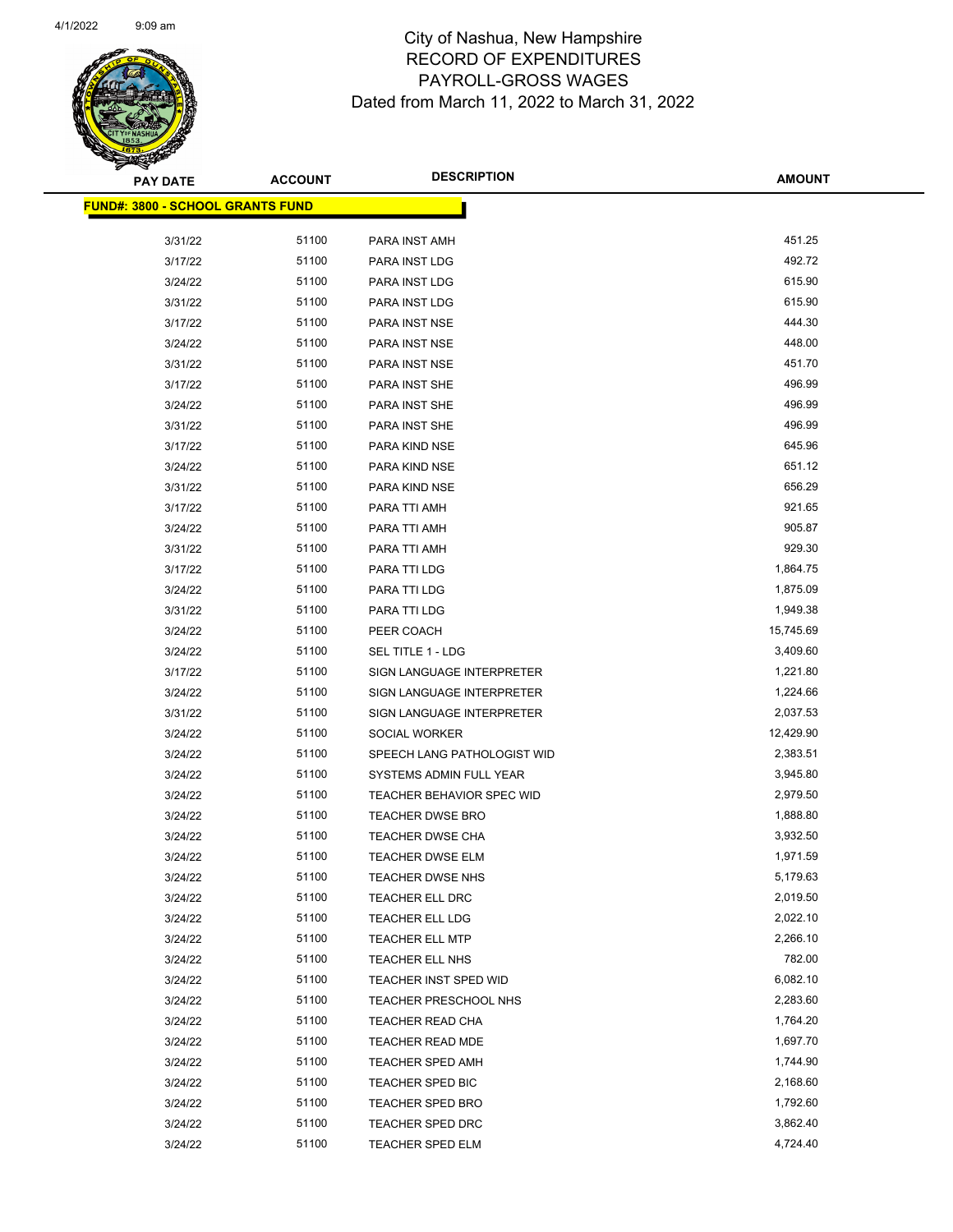

| <b>PAY DATE</b>                          | <b>ACCOUNT</b> | <b>DESCRIPTION</b>           | <b>AMOUNT</b> |
|------------------------------------------|----------------|------------------------------|---------------|
| <u> FUND#: 3800 - SCHOOL GRANTS FUND</u> |                |                              |               |
|                                          |                |                              |               |
| 3/24/22                                  | 51100          | <b>TEACHER SPED FES</b>      | 3,420.20      |
| 3/24/22                                  | 51100          | <b>TEACHER SPED FMS</b>      | 2,876.80      |
| 3/24/22                                  | 51100          | <b>TEACHER SPED LDG</b>      | 1,605.20      |
| 3/24/22                                  | 51100          | <b>TEACHER SPED MDE</b>      | 2,168.60      |
| 3/24/22                                  | 51100          | <b>TEACHER SPED NHN</b>      | 9,904.50      |
| 3/24/22                                  | 51100          | <b>TEACHER SPED NHS</b>      | 2,091.50      |
| 3/24/22                                  | 51100          | <b>TEACHER SPED NSE</b>      | 6,624.70      |
| 3/24/22                                  | 51100          | TEACHER SPED PMS             | 5,539.83      |
| 3/24/22                                  | 51100          | <b>TEACHER TTI NURSERY</b>   | 2,979.50      |
| 3/17/22                                  | 51100          | TITLE ONE PARA FES           | 1,721.45      |
| 3/24/22                                  | 51100          | TITLE ONE PARA FES           | 1,189.67      |
| 3/31/22                                  | 51100          | TITLE ONE PARA FES           | 1,680.10      |
| 3/17/22                                  | 51200          | 21 CENTURY PROGRAM ASSISTANT | 2,052.20      |
| 3/24/22                                  | 51200          | 21 CENTURY PROGRAM ASSISTANT | 1,772.70      |
| 3/31/22                                  | 51200          | 21 CENTURY PROGRAM ASSISTANT | 2,421.50      |
| 3/17/22                                  | 51200          | 21ST CENTURY INSTRUCTOR      | 1,207.50      |
| 3/24/22                                  | 51200          | 21ST CENTURY INSTRUCTOR      | 1,115.63      |
| 3/31/22                                  | 51200          | 21ST CENTURY INSTRUCTOR      | 1,032.50      |
| 3/16/22                                  | 51200          | ELL OUTREACH WORKER HOURLY   | 651.55        |
| 3/24/22                                  | 51200          | ELL OUTREACH WORKER HOURLY   | 1,294.21      |
| 3/31/22                                  | 51200          | ELL OUTREACH WORKER HOURLY   | 700.77        |
| 3/17/22                                  | 51200          | HOME SCHOOL CORD TTI         | 2,804.74      |
| 3/24/22                                  | 51200          | HOME SCHOOL CORD TTI         | 2,929.81      |
| 3/31/22                                  | 51200          | HOME SCHOOL CORD TTI         | 3,448.82      |
| 3/24/22                                  | 51200          | <b>INTERPRETER</b>           | 375.00        |
| 3/31/22                                  | 51200          | <b>INTERPRETER</b>           | 1,000.00      |
| 3/24/22                                  | 51200          | <b>LIBRARIAN FES</b>         | 151.25        |
| 3/24/22                                  | 51200          | <b>LIBRARIAN SHE</b>         | 175.00        |
| 3/24/22                                  | 51200          | PARA DW SPEC ED BIR          | 33.74         |
| 3/31/22                                  | 51200          | PARA DW SPEC ED BIR          | 18.46         |
| 3/17/22                                  | 51200          | PARA DW SPEC ED CHA          | 64.71         |
| 3/31/22                                  | 51200          | PARA DW SPEC ED CHA          | 64.71         |
| 3/17/22                                  | 51200          | PARA ELL DRC                 | 25.84         |
| 3/17/22                                  | 51200          | PARA ELL SHE                 | 31.01         |
| 3/24/22                                  | 51200          | PARA ELL SHE                 | 31.01         |
| 3/31/22                                  | 51200          | PARA ELL SHE                 | 31.01         |
| 3/17/22                                  | 51200          | PARA INST BIC                | 124.02        |
| 3/24/22                                  | 51200          | PARA INST BIR                | 82.54         |
| 3/31/22                                  | 51200          | PARA INST BIR                | 82.54         |
| 3/17/22                                  | 51200          | PARA INST FES                | 77.51         |
| 3/24/22                                  | 51200          | PARA INST FES                | 77.51         |
| 3/31/22                                  | 51200          | PARA INST FES                | 103.35        |
| 3/17/22                                  | 51200          | PARA INST SHE                | 77.70         |
| 3/24/22                                  | 51200          | PARA INST SHE                | 23.12         |
| 3/31/22                                  | 51200          | PARA INST SHE                | 77.70         |
|                                          |                |                              |               |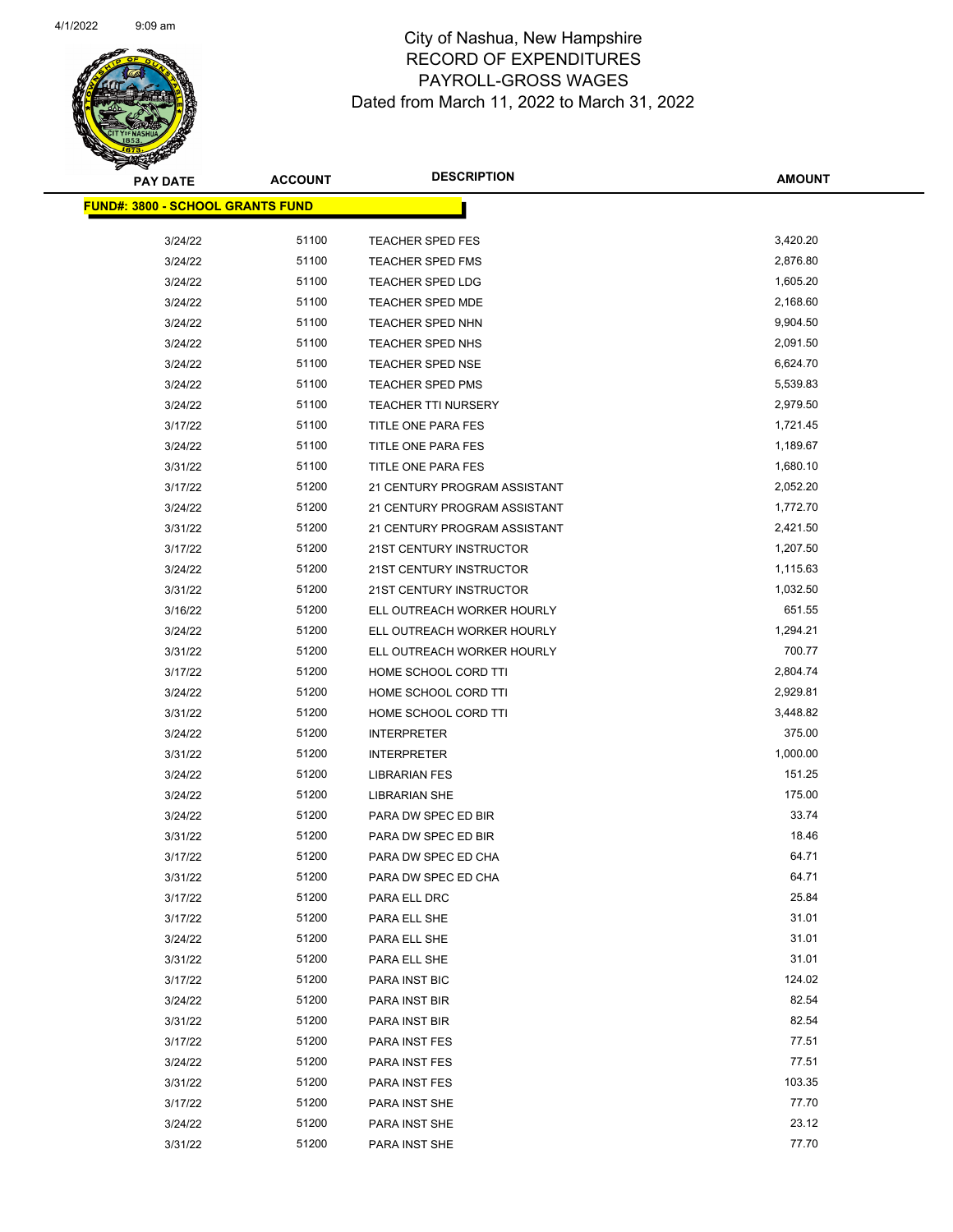

| <b>PAY DATE</b>                         | <b>ACCOUNT</b> | <b>DESCRIPTION</b>               | <b>AMOUNT</b> |
|-----------------------------------------|----------------|----------------------------------|---------------|
| <b>FUND#: 3800 - SCHOOL GRANTS FUND</b> |                |                                  |               |
|                                         |                |                                  |               |
| 3/17/22                                 | 51200          | PARA KIND CHA                    | 44.43         |
| 3/24/22                                 | 51200          | PARA KIND CHA                    | 22.22         |
| 3/31/22                                 | 51200          | PARA KIND CHA                    | 44.43         |
| 3/17/22                                 | 51200          | PARA KIND SHE                    | 62.01         |
| 3/24/22                                 | 51200          | PARA KIND SHE                    | 31.01         |
| 3/31/22                                 | 51200          | PARA KIND SHE                    | 31.01         |
| 3/17/22                                 | 51200          | PARA TTI NURSERY                 | 357.39        |
| 3/24/22                                 | 51200          | PARA TTI NURSERY                 | 288.80        |
| 3/31/22                                 | 51200          | PARA TTI NURSERY                 | 350.17        |
| 3/17/22                                 | 51200          | SUB TEACHER                      | 9,947.50      |
| 3/24/22                                 | 51200          | SUB TEACHER                      | 10,867.50     |
| 3/31/22                                 | 51200          | SUB TEACHER                      | 11,442.50     |
| 3/17/22                                 | 51200          | SUB TEACHER LONG TERM            | 1,610.00      |
| 3/24/22                                 | 51200          | SUB TEACHER LONG TERM            | 1,495.00      |
| 3/31/22                                 | 51200          | SUB TEACHER LONG TERM            | 1,610.00      |
| 3/24/22                                 | 51200          | <b>TEACHER BEHAVIOR SPEC WID</b> | 477.25        |
| 3/24/22                                 | 51200          | TEACHER ELL BIC                  | 112.50        |
| 3/24/22                                 | 51200          | TEACHER ELL BIR                  | 25.00         |
| 3/24/22                                 | 51200          | TEACHER ELL DRC                  | 125.00        |
| 3/24/22                                 | 51200          | TEACHER ELL FMS                  | 200.00        |
| 3/24/22                                 | 51200          | <b>TEACHER ELL SHE</b>           | 112.50        |
| 3/24/22                                 | 51200          | TEACHER FOREIGN LANG PMS         | 2,193.80      |
| 3/24/22                                 | 51200          | <b>TEACHER GR1 FES</b>           | 125.00        |
| 3/24/22                                 | 51200          | <b>TEACHER GR3 BIC</b>           | 150.00        |
| 3/24/22                                 | 51200          | <b>TEACHER GR3 DRC</b>           | 206.25        |
| 3/24/22                                 | 51200          | <b>TEACHER GR4 BIC</b>           | 50.00         |
| 3/24/22                                 | 51200          | <b>TEACHER GR4 DRC</b>           | 93.75         |
| 3/24/22                                 | 51200          | <b>TEACHER GR4 FES</b>           | 485.00        |
| 3/24/22                                 | 51200          | <b>TEACHER GR5 AMH</b>           | 50.00         |
| 3/24/22                                 | 51200          | <b>TEACHER GR5 LDG</b>           | 150.00        |
| 3/24/22                                 | 51200          | <b>TEACHER MATH FMS</b>          | 100.00        |
| 3/24/22                                 | 51200          | <b>TEACHER MUSIC FES</b>         | 675.00        |
| 3/24/22                                 | 51200          | TEACHER MUSIC SHE                | 142.00        |
| 3/24/22                                 | 51200          | <b>TEACHER READ FMS</b>          | 100.00        |
|                                         | 51200          |                                  | 1,842.90      |
| 3/24/22                                 |                | TEACHER READ WID                 | 50.00         |
| 3/24/22                                 | 51200          | <b>TEACHER SPED BIR</b>          |               |
| 3/24/22                                 | 51200          | <b>TEACHER SPED FES</b>          | 281.25        |
| 3/24/22                                 | 51200          | <b>TEACHER TTI AMH</b>           | 5,047.31      |
| 3/24/22                                 | 51200          | TEACHER TTI FES                  | 1,536.60      |
| 3/24/22                                 | 51200          | TEACHER TTI LDG                  | 7,367.60      |
| 3/24/22                                 | 51200          | <b>TEACHER TTI MTP</b>           | 5,625.30      |
| 3/24/22                                 | 51200          | <b>TEACHER TTI NURSERY</b>       | 5,877.80      |
| 3/24/22                                 | 51200          | TEACHER TTI SHE                  | 2,383.59      |
| 3/24/22                                 | 51200          | <b>TEACHER TTIDRC</b>            | 7,132.21      |
| 3/17/22                                 | 51200          | TECH INTERGRATION ASST SHE       | 50.00         |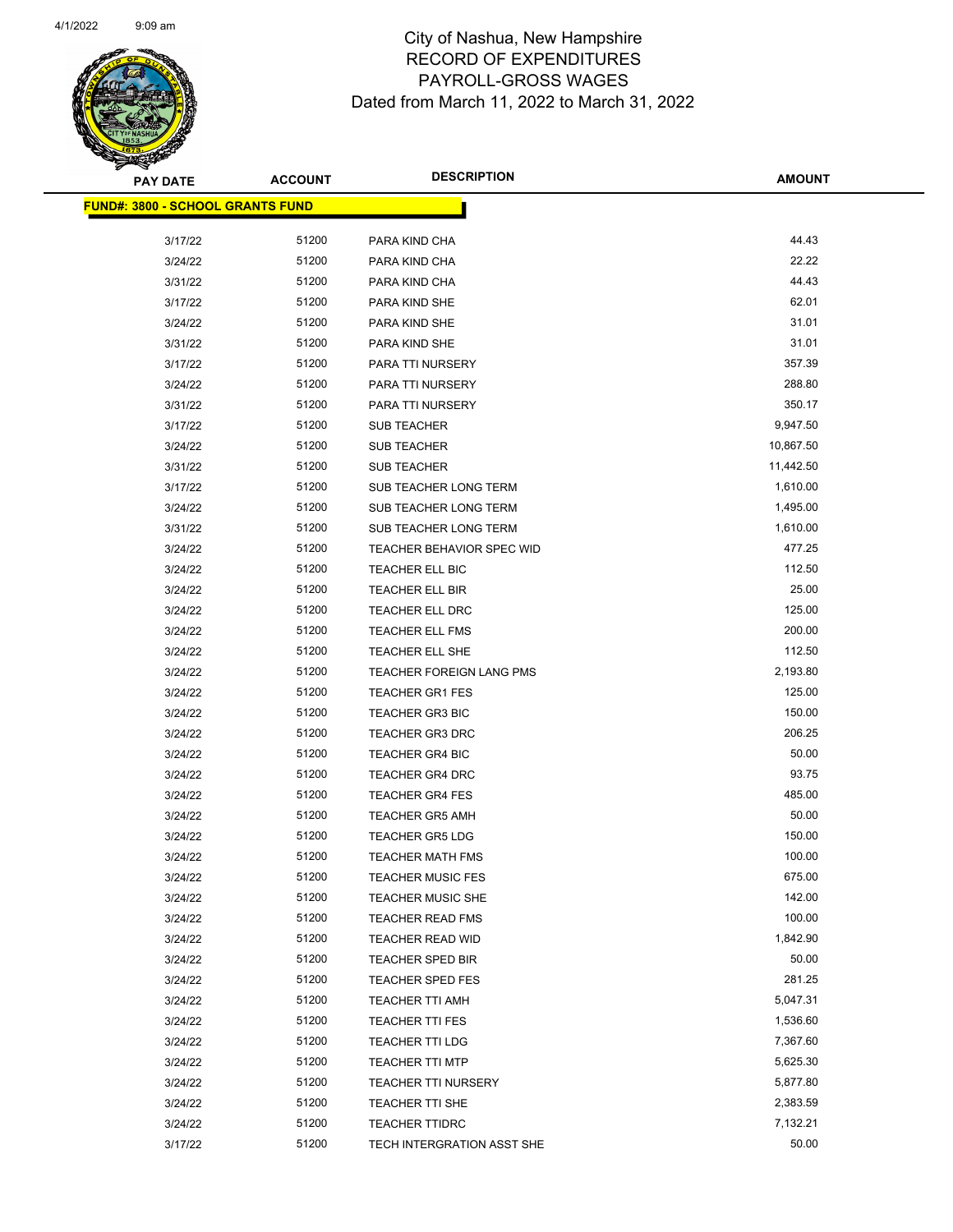

| <b>PAY DATE</b>                         | <b>ACCOUNT</b> | <b>DESCRIPTION</b>              | <b>AMOUNT</b>   |
|-----------------------------------------|----------------|---------------------------------|-----------------|
| <b>FUND#: 3800 - SCHOOL GRANTS FUND</b> |                |                                 |                 |
|                                         |                |                                 |                 |
| 3/24/22<br>3/31/22                      | 51200<br>51200 | TECH INTERGRATION ASST SHE      | 50.00<br>100.00 |
| 3/17/22                                 | 51200          | TECH INTERGRATION ASST SHE      | 700.00          |
|                                         |                | <b>TITLE ONE TUTOR</b>          | 450.00          |
| 3/24/22                                 | 51200          | TITLE ONE TUTOR                 |                 |
| 3/31/22                                 | 51200          | TITLE ONE TUTOR                 | 825.00          |
| 3/24/22                                 | 51412          | <b>SUB ADMIN LONG TERM</b>      | 3,607.69        |
| 3/31/22                                 | 51412          | <b>SUB ADMIN LONG TERM</b>      | 823.08          |
| 3/21/22                                 | 51412          | <b>SUB TEACHER</b>              | 8,227.80        |
| 3/17/22                                 | 51650          | ADULT ED DIPOLMA TEACHER        | 125.00          |
| 3/24/22                                 | 51650          | ADULT ED DIPOLMA TEACHER        | 100.00          |
| 3/31/22                                 | 51650          | ADULT ED DIPOLMA TEACHER        | 100.00          |
| 3/17/22                                 | 51650          | ADULT ED INSTRUCTOR             | 100.00          |
| 3/24/22                                 | 51650          | ADULT ED INSTRUCTOR             | 100.00          |
| 3/31/22                                 | 51650          | ADULT ED INSTRUCTOR             | 100.00          |
| 3/24/22                                 | 51650          | ASSISTANT PRINCIPAL NHS         | 500.00          |
| 3/31/22                                 | 51650          | <b>CLERICAL CTE NHS</b>         | 400.27          |
| 3/24/22                                 | 51650          | CLERICAL GUIDANCE NHN           | 173.62          |
| 3/31/22                                 | 51650          | <b>CLERICAL GUIDANCE NHN</b>    | 86.82           |
| 3/24/22                                 | 51650          | <b>GUIDANCE COUNSELOR NHS</b>   | 300.00          |
| 3/17/22                                 | 51650          | <b>INTERPRETER</b>              | 431.25          |
| 3/24/22                                 | 51650          | <b>INTERPRETER</b>              | 278.75          |
| 3/31/22                                 | 51650          | <b>INTERPRETER</b>              | 500.00          |
| 3/24/22                                 | 51650          | <b>LIBRARIAN NHN</b>            | 50.00           |
| 3/24/22                                 | 51650          | PEER COACH                      | 52.50           |
| 3/17/22                                 | 51650          | <b>SUB ADMIN LONG TERM</b>      | 823.08          |
| 3/21/22                                 | 51650          | <b>SUB ADMIN LONG TERM</b>      | 45.72           |
| 3/24/22                                 | 51650          | <b>SUB TEACHER</b>              | (6,207.24)      |
| 3/31/22                                 | 51650          | <b>SUB TEACHER</b>              | 375.00          |
| 3/24/22                                 | 51650          | TEACHER ART NHN                 | 400.00          |
| 3/24/22                                 | 51650          | <b>TEACHER BUSINESS NHS</b>     | 200.00          |
| 3/24/22                                 | 51650          | TEACHER COMPUTER NHN            | 200.00          |
| 3/24/22                                 | 51650          | TEACHER ELL LDG                 | 1,000.00        |
| 3/24/22                                 | 51650          | TEACHER ELL NHN                 | 105.00          |
| 3/24/22                                 | 51650          | TEACHER ELL NHS                 | 175.00          |
| 3/24/22                                 | 51650          | <b>TEACHER ENGLISH NHN</b>      | 610.00          |
| 3/24/22                                 | 51650          | <b>TEACHER ENGLISH NHS</b>      | 1,195.00        |
| 3/24/22                                 | 51650          | <b>TEACHER FACS NHS</b>         | 70.00           |
| 3/24/22                                 | 51650          | <b>TEACHER FOREIGN LANG NHS</b> | 35.00           |
| 3/24/22                                 | 51650          | TEACHER GR2 BIC                 | 105.00          |
| 3/24/22                                 | 51650          | <b>TEACHER GR3 DRC</b>          | 200.00          |
| 3/24/22                                 | 51650          | <b>TEACHER GR3 FES</b>          | 70.00           |
| 3/24/22                                 | 51650          | <b>TEACHER GR4 CHA</b>          | 52.50           |
| 3/24/22                                 | 51650          | <b>TEACHER GR4 DRC</b>          | 340.00          |
| 3/24/22                                 | 51650          | <b>TEACHER GR5 AMH</b>          | 52.50           |
| 3/24/22                                 | 51650          | <b>TEACHER GR5 BIC</b>          | 200.00          |
|                                         |                |                                 |                 |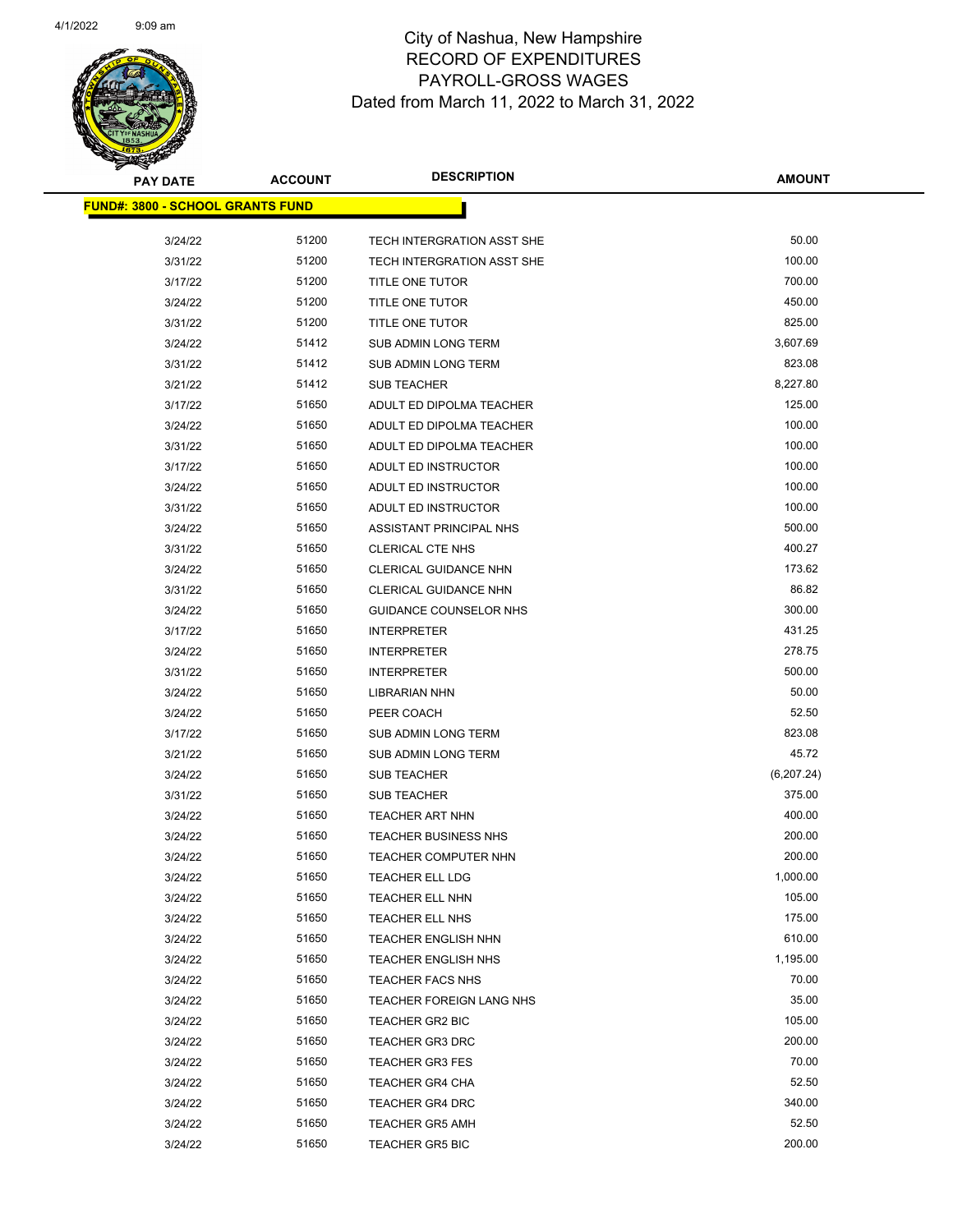

| <b>PAY DATE</b>                         | <b>ACCOUNT</b> | <b>DESCRIPTION</b>         | <b>AMOUNT</b> |
|-----------------------------------------|----------------|----------------------------|---------------|
| <b>FUND#: 3800 - SCHOOL GRANTS FUND</b> |                |                            |               |
|                                         |                |                            |               |
| 3/24/22                                 | 51650          | <b>TEACHER GR5 DRC</b>     | 200.00        |
| 3/24/22                                 | 51650          | <b>TEACHER GR5 LDG</b>     | 52.50         |
| 3/24/22                                 | 51650          | <b>TEACHER GR5 MDE</b>     | 70.00         |
| 3/24/22                                 | 51650          | <b>TEACHER GR6 PMS</b>     | 52.50         |
| 3/24/22                                 | 51650          | <b>TEACHER HEALTH NHS</b>  | 507.50        |
| 3/24/22                                 | 51650          | <b>TEACHER KIND AMH</b>    | 192.50        |
| 3/24/22                                 | 51650          | <b>TEACHER KIND FES</b>    | 210.00        |
| 3/24/22                                 | 51650          | <b>TEACHER MATH NHN</b>    | 900.00        |
| 3/24/22                                 | 51650          | <b>TEACHER MATH NHS</b>    | 2,792.50      |
| 3/24/22                                 | 51650          | TEACHER PE NHS             | 175.00        |
| 3/24/22                                 | 51650          | <b>TEACHER READ BIC</b>    | 105.00        |
| 3/24/22                                 | 51650          | TEACHER READ CHA           | 140.00        |
| 3/24/22                                 | 51650          | <b>TEACHER READ NHN</b>    | 70.00         |
| 3/24/22                                 | 51650          | <b>TEACHER READ PMS</b>    | 70.00         |
| 3/24/22                                 | 51650          | <b>TEACHER SCIENCE ELM</b> | 1,365.00      |
| 3/24/22                                 | 51650          | <b>TEACHER SCIENCE NHN</b> | 950.00        |
| 3/24/22                                 | 51650          | TEACHER SOCIAL STUDIES NHN | 410.00        |
| 3/24/22                                 | 51650          | TEACHER SOCIAL STUDIES NHS | 1,202.50      |
| 3/24/22                                 | 51650          | TEACHER SPED DRC           | 52.50         |
| 3/24/22                                 | 51650          | <b>TEACHER SPED NHN</b>    | 410.00        |
| 3/24/22                                 | 51650          | TEACHER SPED NHS           | 270.00        |
| 3/24/22                                 | 51650          | <b>TEACHER SPED PMS</b>    | 700.00        |
| 3/24/22                                 | 51650          | <b>TEACHER TTI LDG</b>     | 35.00         |
| 3/24/22                                 | 51650          | <b>TEACHER TTIDRC</b>      | 70.00         |
|                                         |                |                            |               |

#### **TOTAL FUND 3800 - SCHOOL GRANTS FUND \$344,827.08**

#### **FUND#: 3810 - FOOD SERVICE GRANTS FUND**

| 136.30 | FOOD SERVICE ASST PT AMH | 51650 | 3/17/22 |
|--------|--------------------------|-------|---------|
| 136.30 | FOOD SERVICE ASST PT AMH | 51650 | 3/24/22 |
| 136.30 | FOOD SERVICE ASST PT AMH | 51650 | 3/31/22 |
| 63.00  | FOOD SERVICE ASST PT BIR | 51650 | 3/17/22 |
| 63.00  | FOOD SERVICE ASST PT BIR | 51650 | 3/24/22 |
| 63.00  | FOOD SERVICE ASST PT BIR | 51650 | 3/31/22 |
| 63.00  | FOOD SERVICE ASST PT DRC | 51650 | 3/17/22 |
| 63.00  | FOOD SERVICE ASST PT DRC | 51650 | 3/24/22 |
| 63.00  | FOOD SERVICE ASST PT DRC | 51650 | 3/31/22 |
| 63.00  | FOOD SERVICE ASST PT ELM | 51650 | 3/17/22 |
| 63.00  | FOOD SERVICE ASST PT ELM | 51650 | 3/24/22 |
| 63.00  | FOOD SERVICE ASST PT ELM | 51650 | 3/31/22 |
| 65.65  | FOOD SERVICE ASST PT LDG | 51650 | 3/17/22 |
| 65.65  | FOOD SERVICE ASST PT LDG | 51650 | 3/24/22 |
| 65.65  | FOOD SERVICE ASST PT LDG | 51650 | 3/31/22 |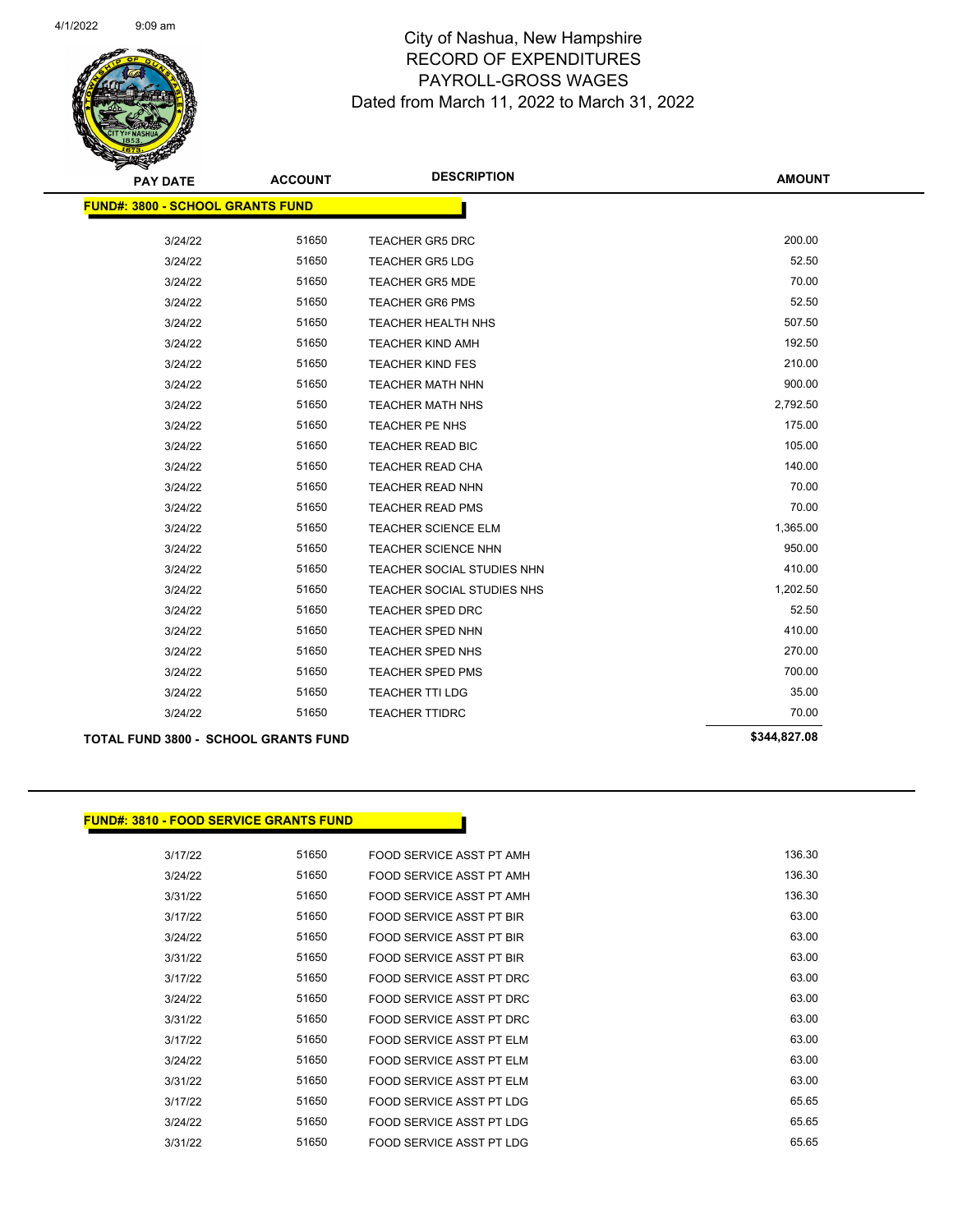

Page 134 of 141

| <b>PAY DATE</b>                                   | <b>ACCOUNT</b> | <b>DESCRIPTION</b>       | <b>AMOUNT</b> |
|---------------------------------------------------|----------------|--------------------------|---------------|
| <b>FUND#: 3810 - FOOD SERVICE GRANTS FUND</b>     |                |                          |               |
| 3/17/22                                           | 51650          | FOOD SERVICE ASST PT NHS | 75.60         |
| 3/17/22                                           | 51650          | FOOD SERVICE ASST PT PMS | 63.48         |
| 3/24/22                                           | 51650          | FOOD SERVICE ASST PT PMS | 63.00         |
| 3/31/22                                           | 51650          | FOOD SERVICE ASST PT PMS | 64.20         |
| <b>TOTAL FUND 3810 - FOOD SERVICE GRANTS FUND</b> |                |                          | \$1,439.13    |

|            |                     |       | <b>FUND#: 4010 - MOTOR VEHICLE ADMIN FUND</b>     |
|------------|---------------------|-------|---------------------------------------------------|
| 666.55     | <b>MVR CLERK I</b>  | 51100 | 3/17/22                                           |
| 666.55     | <b>MVR CLERK I</b>  | 51100 | 3/24/22                                           |
| 666.55     | <b>MVR CLERK I</b>  | 51100 | 3/31/22                                           |
| 346.25     | <b>MVR CLERK II</b> | 51100 | 3/17/22                                           |
| 346.25     | <b>MVR CLERK II</b> | 51100 | 3/24/22                                           |
| 346.24     | <b>MVR CLERK II</b> | 51100 | 3/31/22                                           |
| \$3,038.39 |                     |       | <b>TOTAL FUND 4010 - MOTOR VEHICLE ADMIN FUND</b> |

|  |  |  | FUND#: 4030 - POLICE SPECIAL DETAILS FUND_ |
|--|--|--|--------------------------------------------|
|--|--|--|--------------------------------------------|

| 3/17/22 | 51710 | <b>1ST YEAR OFFICERS</b>            | 1,073.44 |
|---------|-------|-------------------------------------|----------|
| 3/24/22 | 51710 | <b>1ST YEAR OFFICERS</b>            | 503.18   |
| 3/31/22 | 51710 | <b>1ST YEAR OFFICERS</b>            | 1,777.89 |
| 3/17/22 | 51710 | 1st YR SPECIAL OFFICER CERTIFIED II | 1,106.99 |
| 3/24/22 | 51710 | 1st YR SPECIAL OFFICER CERTIFIED II | 536.72   |
| 3/17/22 | 51710 | PATROLMAN ALL RANKS                 | 6,809.65 |
| 3/24/22 | 51710 | PATROLMAN ALL RANKS                 | 7,873.62 |
| 3/31/22 | 51710 | PATROLMAN ALL RANKS                 | 7,964.77 |
| 3/17/22 | 51712 | <b>LIEUTENANT</b>                   | 318.66   |
| 3/31/22 | 51712 | <b>LIEUTENANT</b>                   | 200.44   |
| 3/17/22 | 51712 | PATROLMAN ALL RANKS                 | 1,639.52 |
| 3/24/22 | 51712 | PATROLMAN ALL RANKS                 | 2,363.13 |
| 3/31/22 | 51712 | PATROLMAN ALL RANKS                 | 576.27   |
| 3/17/22 | 51712 | <b>SERGEANT</b>                     | 1,152.53 |
| 3/24/22 | 51712 | <b>SERGEANT</b>                     | 501.10   |
| 3/31/22 | 51712 | <b>SERGEANT</b>                     | 1,478.25 |
|         |       |                                     |          |

#### **TOTAL FUND 4030 - POLICE SPECIAL DETAILS FUND \$35,876.16**

| <b>FUND#: 4035 - POLICE OVERTIME BILLING FUND</b> |
|---------------------------------------------------|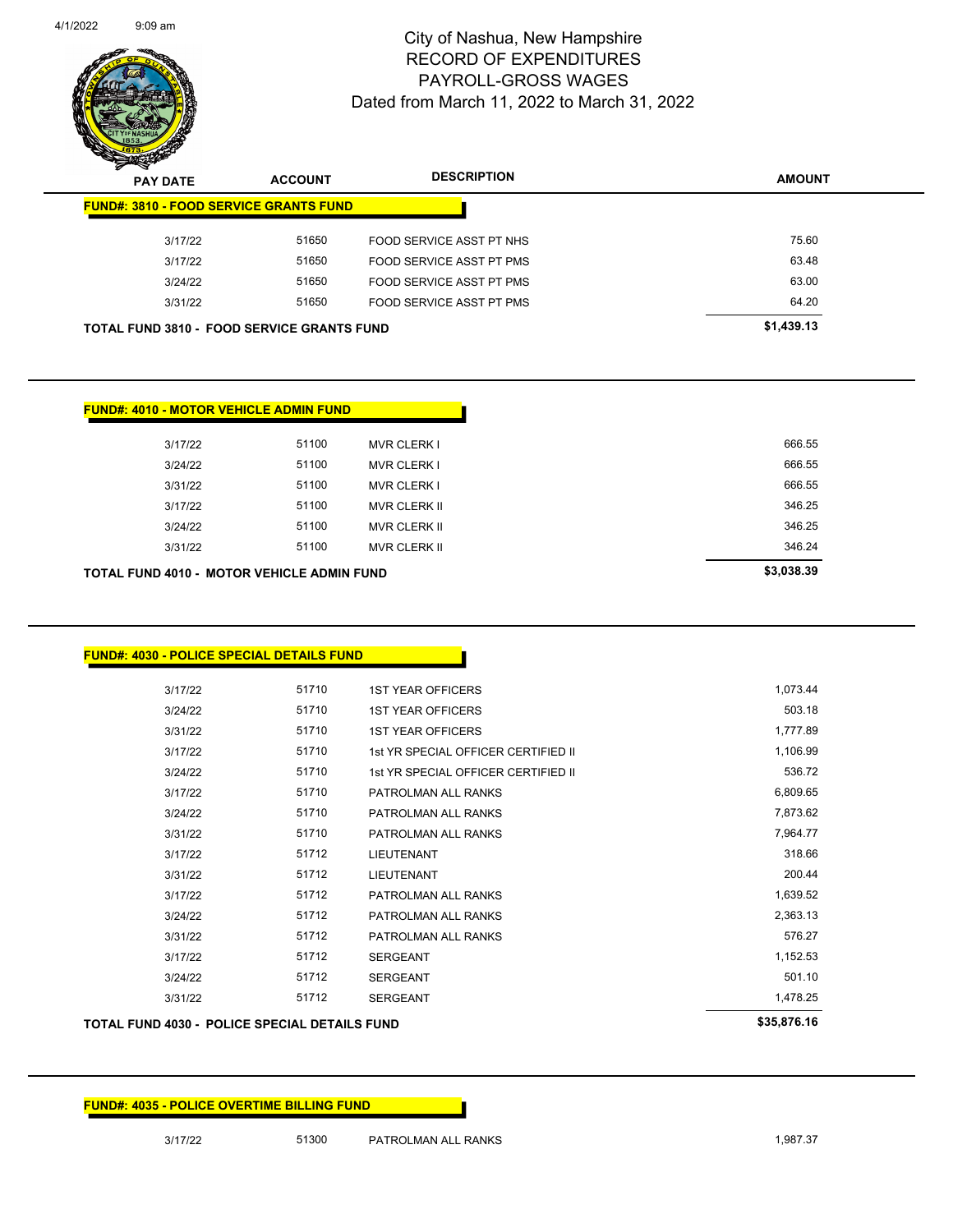

| $\,$<br>∼<br><b>PAY DATE</b>                          | <b>ACCOUNT</b> | <b>DESCRIPTION</b>  | <b>AMOUNT</b> |
|-------------------------------------------------------|----------------|---------------------|---------------|
| <b>FUND#: 4035 - POLICE OVERTIME BILLING FUND</b>     |                |                     |               |
| 3/24/22                                               | 51300          | PATROLMAN ALL RANKS | 1.808.44      |
| 3/31/22                                               | 51300          | PATROLMAN ALL RANKS | 2,384.32      |
| <b>TOTAL FUND 4035 - POLICE OVERTIME BILLING FUND</b> |                |                     | \$6,180.13    |

|  | FUND#: 4065 - FIRE WATCHGUARDS FUND |  |
|--|-------------------------------------|--|
|  |                                     |  |

| 3/24/22                                        | 51712      | ASST SUPERINTENDENT PREVENTION | 945.19 |
|------------------------------------------------|------------|--------------------------------|--------|
| 3/24/22                                        | 51712      | FIREFIGHTERS ALL RANKS         | 108.21 |
| <b>TOTAL FUND 4065 - FIRE WATCHGUARDS FUND</b> | \$1.053.40 |                                |        |

#### **FUND#: 6000 - SOLID WASTE FUND**

| 3/17/22 | 51100 | ADMINISTRATIVE ASSISTANT II                 | 798.85   |
|---------|-------|---------------------------------------------|----------|
| 3/24/22 | 51100 | ADMINISTRATIVE ASSISTANT II                 | 798.85   |
| 3/31/22 | 51100 | ADMINISTRATIVE ASSISTANT II                 | 798.85   |
| 3/17/22 | 51100 | ASSISTANT DIRECTOR OF PUBLIC WORKS          | 229.05   |
| 3/24/22 | 51100 | ASSISTANT DIRECTOR OF PUBLIC WORKS          | 229.05   |
| 3/31/22 | 51100 | ASSISTANT DIRECTOR OF PUBLIC WORKS          | 229.05   |
| 3/17/22 | 51100 | AUTOMATED TRASH COLLECTION OPR              | 5,302.00 |
| 3/24/22 | 51100 | AUTOMATED TRASH COLLECTION OPR              | 5,302.00 |
| 3/31/22 | 51100 | AUTOMATED TRASH COLLECTION OPR              | 5,302.00 |
| 3/17/22 | 51100 | <b>CITY ENGINEER</b>                        | 392.65   |
| 3/24/22 | 51100 | <b>CITY ENGINEER</b>                        | 392.64   |
| 3/31/22 | 51100 | <b>CITY ENGINEER</b>                        | 392.65   |
| 3/17/22 | 51100 | <b>COLLECTION EQUIP OPR</b>                 | 9,040.24 |
| 3/24/22 | 51100 | <b>COLLECTION EQUIP OPR</b>                 | 9,040.24 |
| 3/31/22 | 51100 | <b>COLLECTION EQUIP OPR</b>                 | 9,028.80 |
| 3/17/22 | 51100 | <b>COLLECTION EQUIP OPR LANDFILL</b>        | 2,101.60 |
| 3/24/22 | 51100 | <b>COLLECTION EQUIP OPR LANDFILL</b>        | 2,101.61 |
| 3/31/22 | 51100 | <b>COLLECTION EQUIP OPR LANDFILL</b>        | 2,101.60 |
| 3/17/22 | 51100 | COMMUNICATIONS AND RECREATION ADMINISTRATOR | 185.70   |
| 3/24/22 | 51100 | COMMUNICATIONS AND RECREATION ADMINISTRATOR | 185.70   |
| 3/31/22 | 51100 | COMMUNICATIONS AND RECREATION ADMINISTRATOR | 185.70   |
| 3/17/22 | 51100 | <b>COMPTROLLER</b>                          | 223.55   |
| 3/24/22 | 51100 | <b>COMPTROLLER</b>                          | 223.55   |
| 3/31/22 | 51100 | <b>COMPTROLLER</b>                          | 223.55   |
| 3/17/22 | 51100 | DEP TREASURER TAX COLLECTOR                 | 255.25   |
| 3/24/22 | 51100 | DEP TREASURER TAX COLLECTOR                 | 255.25   |
| 3/31/22 | 51100 | DEP TREASURER TAX COLLECTOR                 | 255.25   |
| 3/17/22 | 51100 | <b>DEPUTY CITY ENGINEER</b>                 | 92.05    |
| 3/24/22 | 51100 | <b>DEPUTY CITY ENGINEER</b>                 | 92.04    |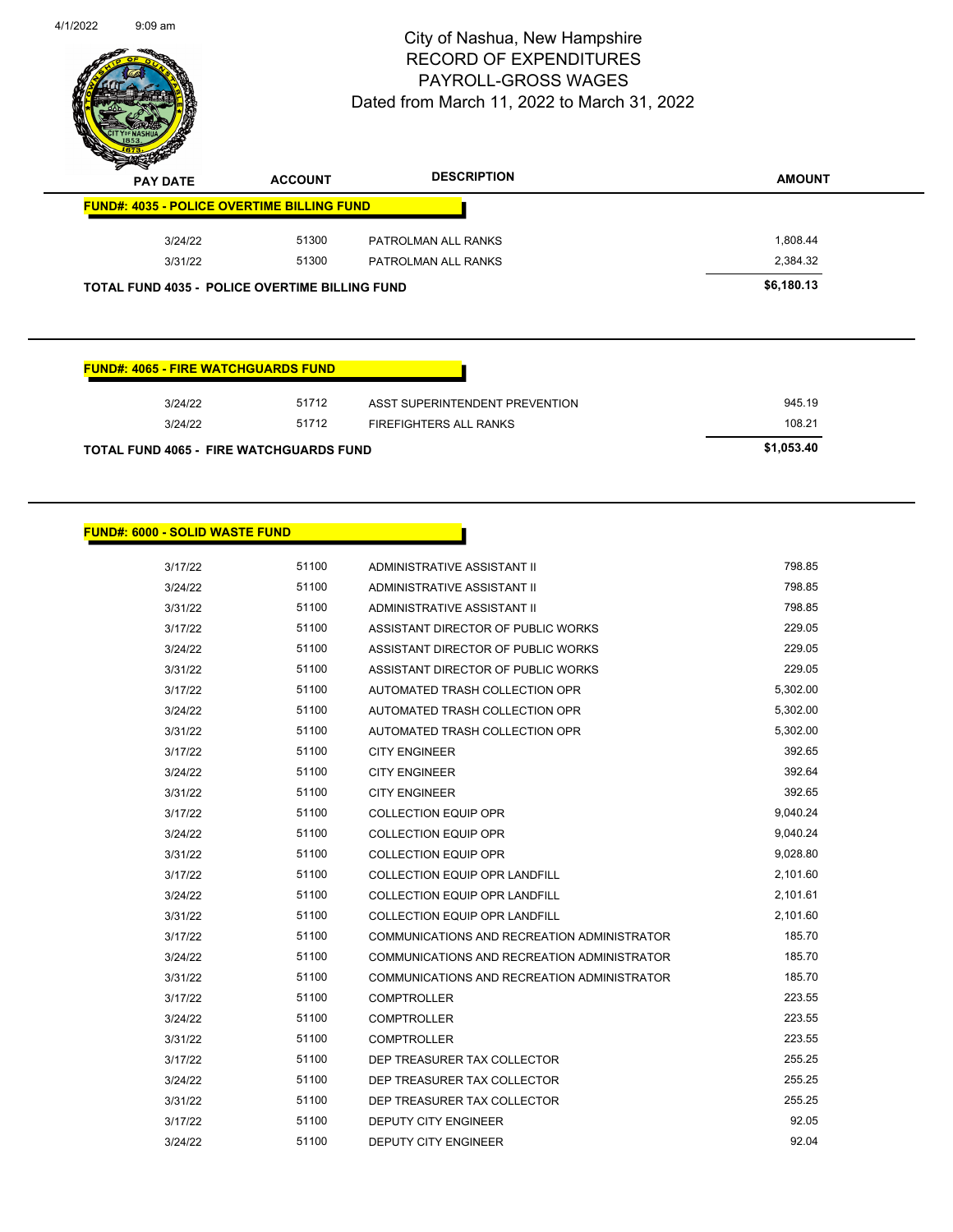

| <b>PAY DATE</b>                        | <b>ACCOUNT</b> | <b>DESCRIPTION</b>                          | <b>AMOUNT</b> |  |
|----------------------------------------|----------------|---------------------------------------------|---------------|--|
| <u> FUND#: 6000 - SOLID WASTE FUND</u> |                |                                             |               |  |
|                                        |                |                                             |               |  |
| 3/31/22                                | 51100          | DEPUTY CITY ENGINEER                        | 92.05         |  |
| 3/17/22                                | 51100          | <b>DIRECTOR PUBLIC WORKS</b>                | 286.30        |  |
| 3/24/22                                | 51100          | <b>DIRECTOR PUBLIC WORKS</b>                | 286.30        |  |
| 3/31/22                                | 51100          | <b>DIRECTOR PUBLIC WORKS</b>                | 286.30        |  |
| 3/17/22                                | 51100          | DPW BILLING ACCOUNTANT                      | 535.70        |  |
| 3/24/22                                | 51100          | DPW BILLING ACCOUNTANT                      | 535.70        |  |
| 3/31/22                                | 51100          | DPW BILLING ACCOUNTANT                      | 535.70        |  |
| 3/17/22                                | 51100          | DPW COLLECTIONS SPEC III                    | 681.09        |  |
| 3/24/22                                | 51100          | DPW COLLECTIONS SPEC III                    | 670.18        |  |
| 3/31/22                                | 51100          | DPW COLLECTIONS SPEC III                    | 678.36        |  |
| 3/17/22                                | 51100          | DPW CONTRACT ADMINISTRATOR                  | 130.60        |  |
| 3/24/22                                | 51100          | DPW CONTRACT ADMINISTRATOR                  | 130.54        |  |
| 3/31/22                                | 51100          | DPW CONTRACT ADMINISTRATOR                  | 130.60        |  |
| 3/17/22                                | 51100          | <b>ENVIRONMENTAL ENGINEER</b>               | 1,817.80      |  |
| 3/24/22                                | 51100          | <b>ENVIRONMENTAL ENGINEER</b>               | 1,817.80      |  |
| 3/31/22                                | 51100          | <b>ENVIRONMENTAL ENGINEER</b>               | 1,817.81      |  |
| 3/17/22                                | 51100          | <b>EQUIPMENT OPR LANDFILL</b>               | 4,347.23      |  |
| 3/24/22                                | 51100          | <b>EQUIPMENT OPR LANDFILL</b>               | 4,347.22      |  |
| 3/31/22                                | 51100          | <b>EQUIPMENT OPR LANDFILL</b>               | 4,347.24      |  |
| 3/17/22                                | 51100          | <b>EXECUTIVE ASSISTANT</b>                  | 184.03        |  |
| 3/24/22                                | 51100          | <b>EXECUTIVE ASSISTANT</b>                  | 184.04        |  |
| 3/31/22                                | 51100          | <b>EXECUTIVE ASSISTANT</b>                  | 184.05        |  |
| 3/17/22                                | 51100          | FLEET MANAGER STREET DEPT                   | 365.01        |  |
| 3/24/22                                | 51100          | FLEET MANAGER STREET DEPT                   | 365.00        |  |
| 3/31/22                                | 51100          | FLEET MANAGER STREET DEPT                   | 365.01        |  |
| 3/17/22                                | 51100          | LICENSED SCALE OPERATOR                     | 1,864.51      |  |
| 3/24/22                                | 51100          | LICENSED SCALE OPERATOR                     | 1,864.50      |  |
| 3/31/22                                | 51100          | LICENSED SCALE OPERATOR                     | 1,864.50      |  |
| 3/17/22                                | 51100          | RECYCLING ADMINISTRATOR                     | 1,159.70      |  |
| 3/24/22                                | 51100          | RECYCLING ADMINISTRATOR                     | 1,159.70      |  |
| 3/31/22                                | 51100          | RECYCLING ADMINISTRATOR                     | 1,159.70      |  |
| 3/17/22                                | 51100          | SENIOR MANAGER DPW FINANCE & ADMINISTRATION | 491.60        |  |
| 3/24/22                                | 51100          | SENIOR MANAGER DPW FINANCE & ADMINISTRATION | 491.60        |  |
| 3/31/22                                | 51100          | SENIOR MANAGER DPW FINANCE & ADMINISTRATION | 491.60        |  |
| 3/17/22                                | 51100          | SENIOR STAFF ENGINEER                       | 163.60        |  |
| 3/24/22                                | 51100          | SENIOR STAFF ENGINEER                       | 163.60        |  |
| 3/31/22                                | 51100          | SENIOR STAFF ENGINEER                       | 163.60        |  |
| 3/17/22                                | 51100          | <b>SOLID WASTE FOREMAN</b>                  | 2,783.80      |  |
| 3/24/22                                | 51100          | SOLID WASTE FOREMAN                         | 2,783.80      |  |
| 3/31/22                                | 51100          | <b>SOLID WASTE FOREMAN</b>                  | 2,783.80      |  |
| 3/17/22                                | 51100          | SOLID WASTE TECHNICIAN                      | 1,227.04      |  |
| 3/24/22                                | 51100          | SOLID WASTE TECHNICIAN                      | 1,227.05      |  |
| 3/31/22                                | 51100          | SOLID WASTE TECHNICIAN                      | 1,227.05      |  |
| 3/17/22                                | 51100          | SUPERINTENDENT OF SOLID WASTE               | 2,045.05      |  |
| 3/24/22                                | 51100          | SUPERINTENDENT OF SOLID WASTE               | 2,045.05      |  |
|                                        |                |                                             |               |  |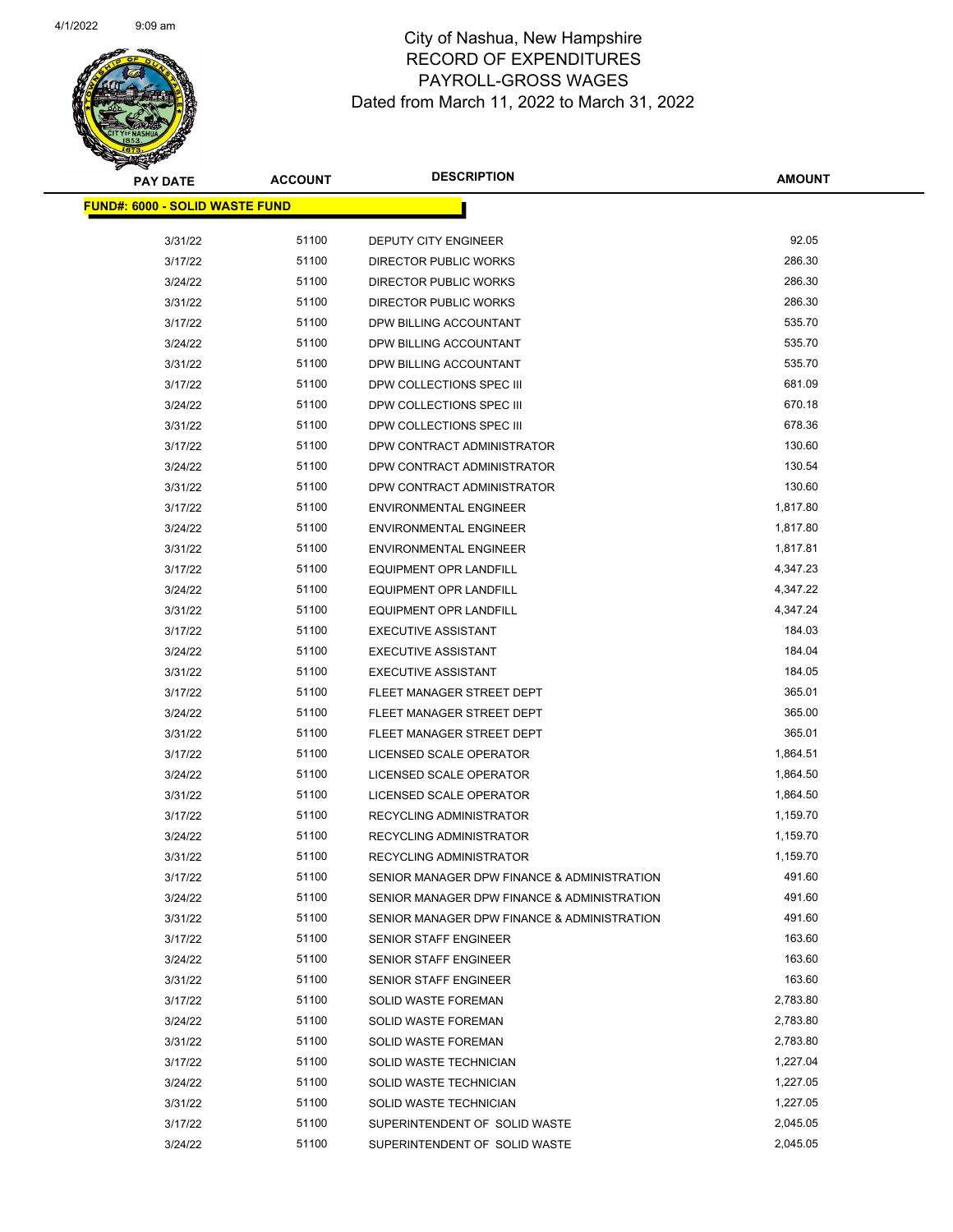

| <b>PAY DATE</b>                           | <b>ACCOUNT</b> | <b>DESCRIPTION</b>                   | <b>AMOUNT</b> |
|-------------------------------------------|----------------|--------------------------------------|---------------|
| <b>FUND#: 6000 - SOLID WASTE FUND</b>     |                |                                      |               |
| 3/31/22                                   | 51100          | SUPERINTENDENT OF SOLID WASTE        | 2,045.05      |
| 3/17/22                                   | 51300          | AUTOMATED TRASH COLLECTION OPR       | 436.17        |
| 3/24/22                                   | 51300          | AUTOMATED TRASH COLLECTION OPR       | 435.35        |
| 3/31/22                                   | 51300          | AUTOMATED TRASH COLLECTION OPR       | 465.75        |
| 3/17/22                                   | 51300          | <b>COLLECTION EQUIP OPR</b>          | 304.38        |
| 3/24/22                                   | 51300          | <b>COLLECTION EQUIP OPR</b>          | 596.43        |
| 3/31/22                                   | 51300          | <b>COLLECTION EQUIP OPR</b>          | 306.72        |
| 3/17/22                                   | 51300          | <b>COLLECTION EQUIP OPR LANDFILL</b> | 241.36        |
| 3/24/22                                   | 51300          | <b>COLLECTION EQUIP OPR LANDFILL</b> | 201.38        |
| 3/31/22                                   | 51300          | <b>COLLECTION EQUIP OPR LANDFILL</b> | 201.38        |
| 3/17/22                                   | 51300          | <b>EQUIPMENT OPR LANDFILL</b>        | 1,706.46      |
| 3/24/22                                   | 51300          | <b>EQUIPMENT OPR LANDFILL</b>        | 1,254.04      |
| 3/31/22                                   | 51300          | <b>EQUIPMENT OPR LANDFILL</b>        | 1,203.16      |
| 3/17/22                                   | 51300          | LICENSED SCALE OPERATOR              | 419.52        |
| 3/24/22                                   | 51300          | LICENSED SCALE OPERATOR              | 420.19        |
| 3/31/22                                   | 51300          | LICENSED SCALE OPERATOR              | 213.90        |
| 3/17/22                                   | 51300          | <b>SOLID WASTE FOREMAN</b>           | 926.49        |
| 3/24/22                                   | 51300          | <b>SOLID WASTE FOREMAN</b>           | 822.09        |
| 3/31/22                                   | 51300          | <b>SOLID WASTE FOREMAN</b>           | 626.37        |
| 3/24/22                                   | 51300          | <b>TRAFFIC TECHNICIAN I</b>          | 364.68        |
| 3/31/22                                   | 55118          | TELEPHONE-CELLULAR                   | 150.50        |
| <b>TOTAL FUND 6000 - SOLID WASTE FUND</b> |                |                                      | \$121,383.20  |

| <b>FUND#: 6200 - WASTEWATER FUND</b> |       |                                      |          |
|--------------------------------------|-------|--------------------------------------|----------|
| 3/17/22                              | 51100 | ADMINISTRATIVE ASSISTANT II          | 798.85   |
| 3/24/22                              | 51100 | ADMINISTRATIVE ASSISTANT II          | 798.84   |
| 3/31/22                              | 51100 | ADMINISTRATIVE ASSISTANT II          | 798.85   |
| 3/17/22                              | 51100 | <b>ANALYTICAL CHEMIST</b>            | 889.30   |
| 3/24/22                              | 51100 | <b>ANALYTICAL CHEMIST</b>            | 889.30   |
| 3/31/22                              | 51100 | <b>ANALYTICAL CHEMIST</b>            | 889.30   |
| 3/17/22                              | 51100 | ASSISTANT DIRECTOR OF PUBLIC WORKS   | 229.05   |
| 3/24/22                              | 51100 | ASSISTANT DIRECTOR OF PUBLIC WORKS   | 229.04   |
| 3/31/22                              | 51100 | ASSISTANT DIRECTOR OF PUBLIC WORKS   | 229.05   |
| 3/17/22                              | 51100 | <b>CITY ENGINEER</b>                 | 916.15   |
| 3/24/22                              | 51100 | <b>CITY ENGINEER</b>                 | 916.16   |
| 3/31/22                              | 51100 | <b>CITY ENGINEER</b>                 | 916.15   |
| 3/17/22                              | 51100 | <b>COLLECTION SYSTEMS OPERATOR</b>   | 4,241.61 |
| 3/24/22                              | 51100 | <b>COLLECTION SYSTEMS OPERATOR</b>   | 4,241.60 |
| 3/31/22                              | 51100 | <b>COLLECTION SYSTEMS OPERATOR</b>   | 4.241.62 |
| 3/17/22                              | 51100 | <b>COLLECTION SYSTEMS TECHNICIAN</b> | 2,276.81 |
| 3/24/22                              | 51100 | <b>COLLECTION SYSTEMS TECHNICIAN</b> | 2,276.80 |
| 3/31/22                              | 51100 | <b>COLLECTION SYSTEMS TECHNICIAN</b> | 2,276.80 |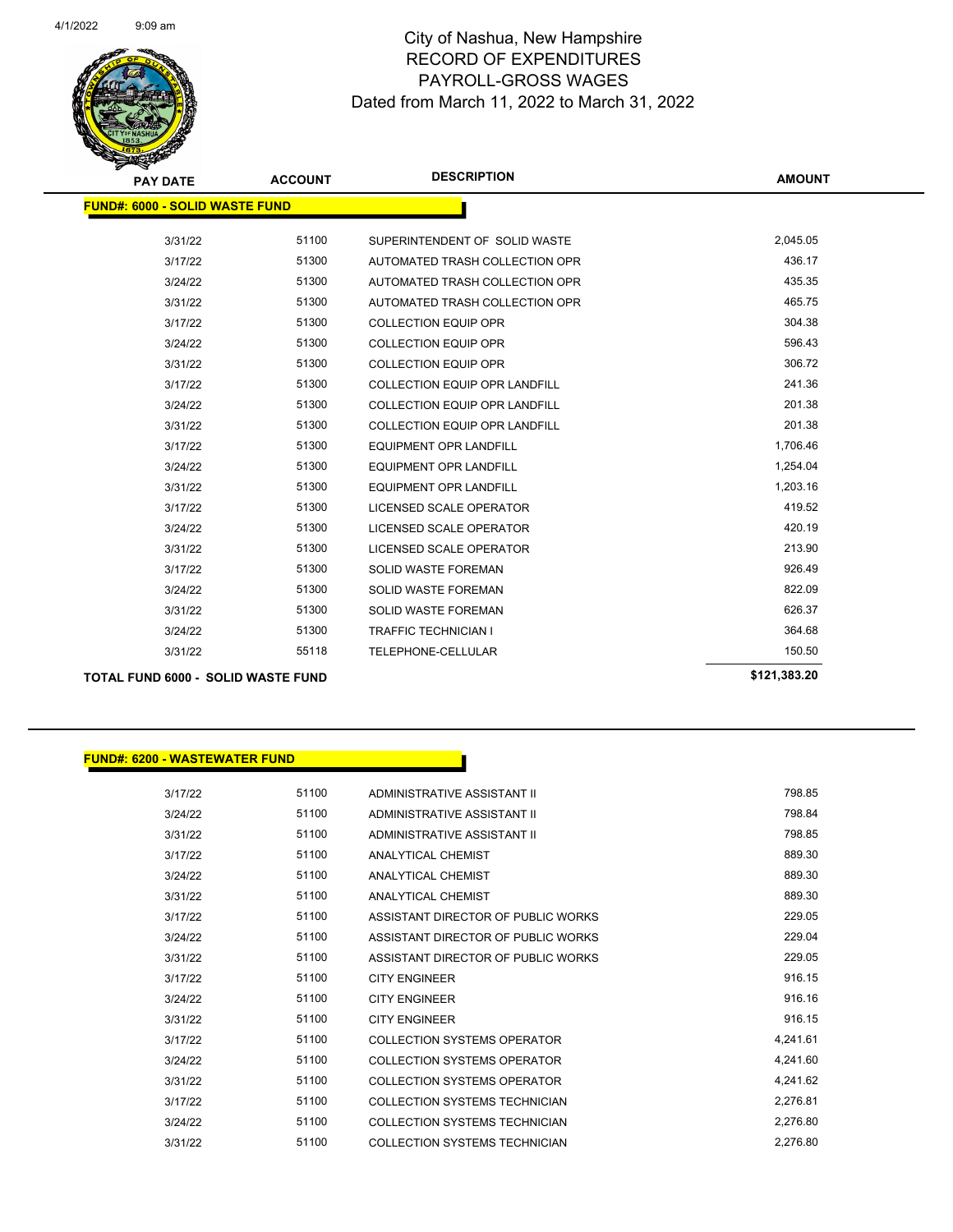

| <b>PAY DATE</b>                       | <b>ACCOUNT</b> | <b>DESCRIPTION</b>                          | <b>AMOUNT</b> |
|---------------------------------------|----------------|---------------------------------------------|---------------|
| <u> FUND#: 6200 - WASTEWATER FUND</u> |                |                                             |               |
| 3/17/22                               | 51100          | <b>COLLECTIONS SPEC II</b>                  | 864.70        |
| 3/24/22                               | 51100          | <b>COLLECTIONS SPEC II</b>                  | 864.70        |
| 3/31/22                               | 51100          | <b>COLLECTIONS SPEC II</b>                  | 864.70        |
| 3/17/22                               | 51100          | COMMUNICATIONS AND RECREATION ADMINISTRATOR | 257.10        |
| 3/24/22                               | 51100          | COMMUNICATIONS AND RECREATION ADMINISTRATOR | 257.10        |
| 3/31/22                               | 51100          | COMMUNICATIONS AND RECREATION ADMINISTRATOR | 257.10        |
| 3/17/22                               | 51100          | <b>COMPTROLLER</b>                          | 447.20        |
| 3/24/22                               | 51100          | <b>COMPTROLLER</b>                          | 447.20        |
| 3/31/22                               | 51100          | <b>COMPTROLLER</b>                          | 447.20        |
| 3/17/22                               | 51100          | DEP TREASURER TAX COLLECTOR                 | 255.20        |
| 3/24/22                               | 51100          | DEP TREASURER TAX COLLECTOR                 | 255.20        |
| 3/31/22                               | 51100          | DEP TREASURER TAX COLLECTOR                 | 255.20        |
| 3/17/22                               | 51100          | DEPUTY CITY ENGINEER                        | 920.25        |
| 3/24/22                               | 51100          | DEPUTY CITY ENGINEER                        | 920.26        |
| 3/31/22                               | 51100          | DEPUTY CITY ENGINEER                        | 920.25        |
| 3/17/22                               | 51100          | <b>DIRECTOR PUBLIC WORKS</b>                | 572.60        |
| 3/24/22                               | 51100          | DIRECTOR PUBLIC WORKS                       | 572.60        |
| 3/31/22                               | 51100          | <b>DIRECTOR PUBLIC WORKS</b>                | 572.60        |
| 3/17/22                               | 51100          | DPW BILLING ACCOUNTANT                      | 535.70        |
| 3/24/22                               | 51100          | DPW BILLING ACCOUNTANT                      | 535.70        |
| 3/31/22                               | 51100          | DPW BILLING ACCOUNTANT                      | 535.70        |
| 3/17/22                               | 51100          | DPW COLLECTIONS SPEC III                    | 681.11        |
| 3/24/22                               | 51100          | DPW COLLECTIONS SPEC III                    | 670.24        |
| 3/31/22                               | 51100          | DPW COLLECTIONS SPEC III                    | 678.38        |
| 3/17/22                               | 51100          | DPW CONTRACT ADMINISTRATOR                  | 783.60        |
| 3/24/22                               | 51100          | DPW CONTRACT ADMINISTRATOR                  | 783.64        |
| 3/31/22                               | 51100          | DPW CONTRACT ADMINISTRATOR                  | 783.60        |
| 3/17/22                               | 51100          | ELECTRICAL DIAGNOSTIC TECH I                | 2,856.00      |
| 3/24/22                               | 51100          | ELECTRICAL DIAGNOSTIC TECH I                | 2,856.02      |
| 3/31/22                               | 51100          | ELECTRICAL DIAGNOSTIC TECH I                | 2,856.01      |
| 3/17/22                               | 51100          | ENVIRONMENTAL PERMIT & PROGRAMS COORDINATOR | 1,429.90      |
| 3/24/22                               | 51100          | ENVIRONMENTAL PERMIT & PROGRAMS COORDINATOR | 1,429.90      |
| 3/31/22                               | 51100          | ENVIRONMENTAL PERMIT & PROGRAMS COORDINATOR | 1,429.90      |
| 3/17/22                               | 51100          | <b>EXECUTIVE ASSISTANT</b>                  | 184.06        |
| 3/24/22                               | 51100          | <b>EXECUTIVE ASSISTANT</b>                  | 184.06        |
| 3/31/22                               | 51100          | <b>EXECUTIVE ASSISTANT</b>                  | 184.05        |
| 3/17/22                               | 51100          | FLEET MANAGER STREET DEPT                   | 121.69        |
| 3/24/22                               | 51100          | FLEET MANAGER STREET DEPT                   | 121.70        |
| 3/31/22                               | 51100          | FLEET MANAGER STREET DEPT                   | 121.69        |
| 3/17/22                               | 51100          | <b>GIS SPECIALIST</b>                       | 806.65        |
| 3/24/22                               | 51100          | <b>GIS SPECIALIST</b>                       | 806.65        |
| 3/31/22                               | 51100          | <b>GIS SPECIALIST</b>                       | 806.65        |
| 3/17/22                               | 51100          | MECHANIC WWTP 1ST CLASS                     | 4,670.40      |
| 3/24/22                               | 51100          | MECHANIC WWTP 1ST CLASS                     | 4,320.12      |
| 3/31/22                               | 51100          | MECHANIC WWTP 1ST CLASS                     | 4,670.41      |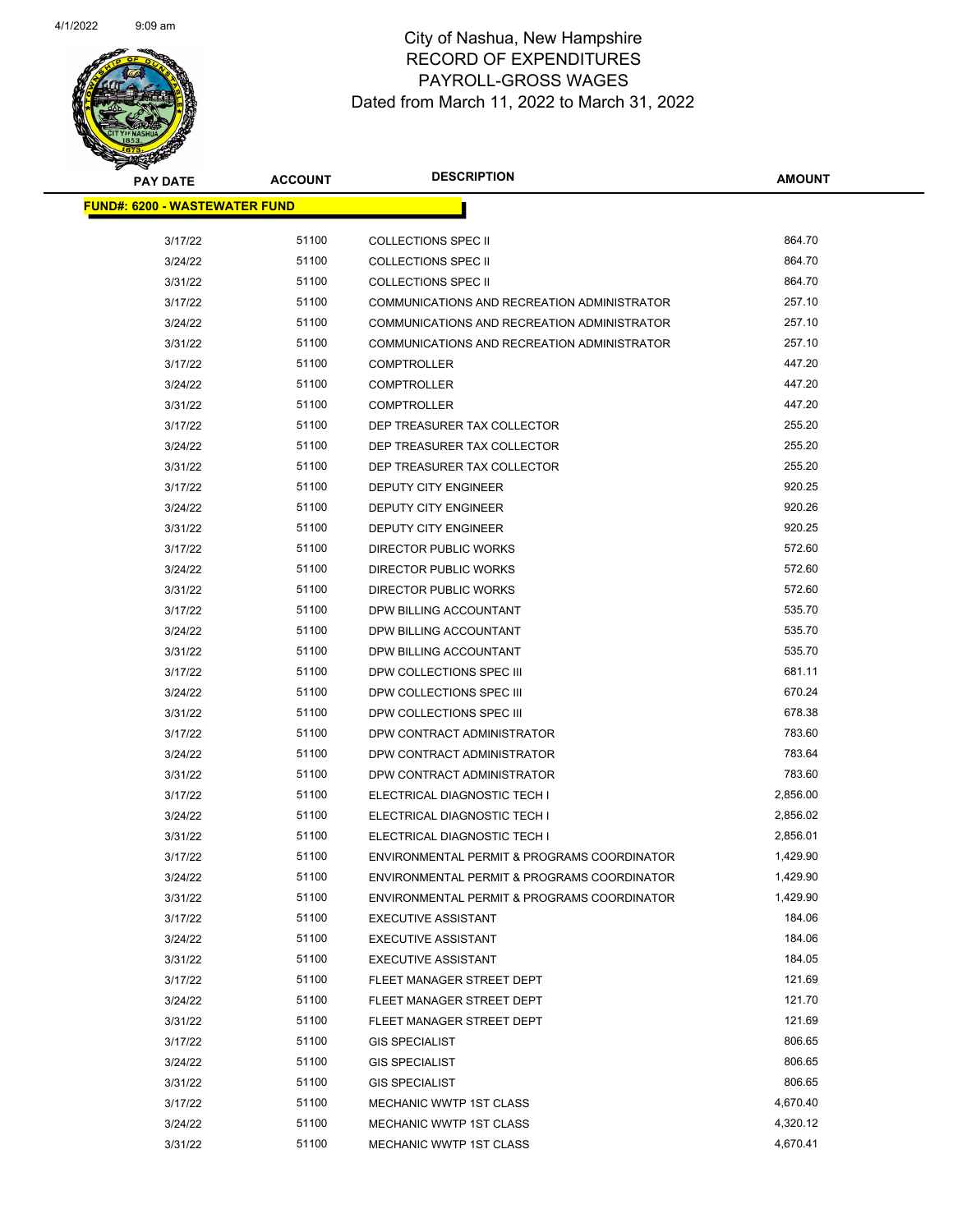

| <b>PAY DATE</b>                       | <b>ACCOUNT</b> | <b>DESCRIPTION</b>                          | <b>AMOUNT</b> |  |
|---------------------------------------|----------------|---------------------------------------------|---------------|--|
| <u> FUND#: 6200 - WASTEWATER FUND</u> |                |                                             |               |  |
|                                       |                |                                             |               |  |
| 3/17/22                               | 51100          | OPERATOR II WWTP 1st                        | 5,816.00      |  |
| 3/24/22                               | 51100          | OPERATOR II WWTP 1st                        | 5,816.00      |  |
| 3/31/22                               | 51100          | <b>OPERATOR II WWTP 1st</b>                 | 5,816.00      |  |
| 3/17/22                               | 51100          | OPERATOR II WWTP 2nd                        | 1,175.20      |  |
| 3/24/22                               | 51100          | OPERATOR II WWTP 2nd                        | 1,175.20      |  |
| 3/31/22                               | 51100          | OPERATOR II WWTP 2nd                        | 1,175.20      |  |
| 3/17/22                               | 51100          | OPERATOR II WWTP 3rd                        | 2,358.40      |  |
| 3/24/22                               | 51100          | OPERATOR II WWTP 3rd                        | 2,355.70      |  |
| 3/31/22                               | 51100          | OPERATOR II WWTP 3rd                        | 2,358.40      |  |
| 3/17/22                               | 51100          | OPERATOR III WWTP 1st                       | 2,456.00      |  |
| 3/24/22                               | 51100          | OPERATOR III WWTP 1st                       | 2,456.00      |  |
| 3/31/22                               | 51100          | OPERATOR III WWTP 1st                       | 2,456.00      |  |
| 3/17/22                               | 51100          | PLANT OPERATIONS SUPERVISOR                 | 1,601.65      |  |
| 3/24/22                               | 51100          | PLANT OPERATIONS SUPERVISOR                 | 1,601.65      |  |
| 3/31/22                               | 51100          | PLANT OPERATIONS SUPERVISOR                 | 1,601.65      |  |
| 3/17/22                               | 51100          | PROCESS CHEMIST                             | 1,053.45      |  |
| 3/24/22                               | 51100          | PROCESS CHEMIST                             | 1,053.45      |  |
| 3/31/22                               | 51100          | PROCESS CHEMIST                             | 1,053.45      |  |
| 3/17/22                               | 51100          | SENIOR MANAGER DPW FINANCE & ADMINISTRATION | 491.60        |  |
| 3/24/22                               | 51100          | SENIOR MANAGER DPW FINANCE & ADMINISTRATION | 491.60        |  |
| 3/31/22                               | 51100          | SENIOR MANAGER DPW FINANCE & ADMINISTRATION | 491.60        |  |
| 3/17/22                               | 51100          | SENIOR STAFF ENGINEER                       | 2,631.53      |  |
| 3/24/22                               | 51100          | SENIOR STAFF ENGINEER                       | 2,631.53      |  |
| 3/31/22                               | 51100          | SENIOR STAFF ENGINEER                       | 2,631.54      |  |
| 3/17/22                               | 51100          | <b>STAFF ENGINEER</b>                       | 1,258.80      |  |
| 3/24/22                               | 51100          | <b>STAFF ENGINEER</b>                       | 1,258.80      |  |
| 3/31/22                               | 51100          | <b>STAFF ENGINEER</b>                       | 1,258.80      |  |
| 3/17/22                               | 51100          | SUPERINTENDENT OF WASTEWATER                | 2,236.60      |  |
| 3/24/22                               | 51100          | SUPERINTENDENT OF WASTEWATER                | 2,236.60      |  |
| 3/31/22                               | 51100          | SUPERINTENDENT OF WASTEWATER                | 2,236.60      |  |
| 3/17/22                               | 51100          | <b>SUPV LABORATORY</b>                      | 1,300.50      |  |
| 3/24/22                               | 51100          | <b>SUPV LABORATORY</b>                      | 1,300.50      |  |
| 3/31/22                               | 51100          | <b>SUPV LABORATORY</b>                      | 1,292.37      |  |
| 3/17/22                               | 51100          | WASTEWATER ASSISTANT 2ND SHIFT              | 982.40        |  |
| 3/24/22                               | 51100          | WASTEWATER ASSISTANT 2ND SHIFT              | 982.40        |  |
| 3/31/22                               | 51100          | WASTEWATER ASSISTANT 2ND SHIFT              | 982.40        |  |
| 3/17/22                               | 51100          | <b>WASTEWATER FOREMAN</b>                   | 2,783.80      |  |
| 3/24/22                               | 51100          | <b>WASTEWATER FOREMAN</b>                   | 2,783.80      |  |
| 3/31/22                               | 51100          | <b>WASTEWATER FOREMAN</b>                   | 2,783.80      |  |
| 3/17/22                               | 51100          | WASTEWATER PROJECT ENGINEER                 | 1,636.05      |  |
| 3/24/22                               | 51100          | <b>WASTEWATER PROJECT ENGINEER</b>          | 1,636.05      |  |
| 3/31/22                               | 51100          | WASTEWATER PROJECT ENGINEER                 | 1,636.05      |  |
| 3/17/22                               | 51300          | ADMINISTRATIVE ASSISTANT II                 | 7.49          |  |
| 3/24/22                               | 51300          | AUTOMATED TRASH COLLECTION OPR              | 121.46        |  |
| 3/17/22                               | 51300          | COLLECTION EQUIP OPR LANDFILL               | 119.93        |  |
|                                       |                |                                             |               |  |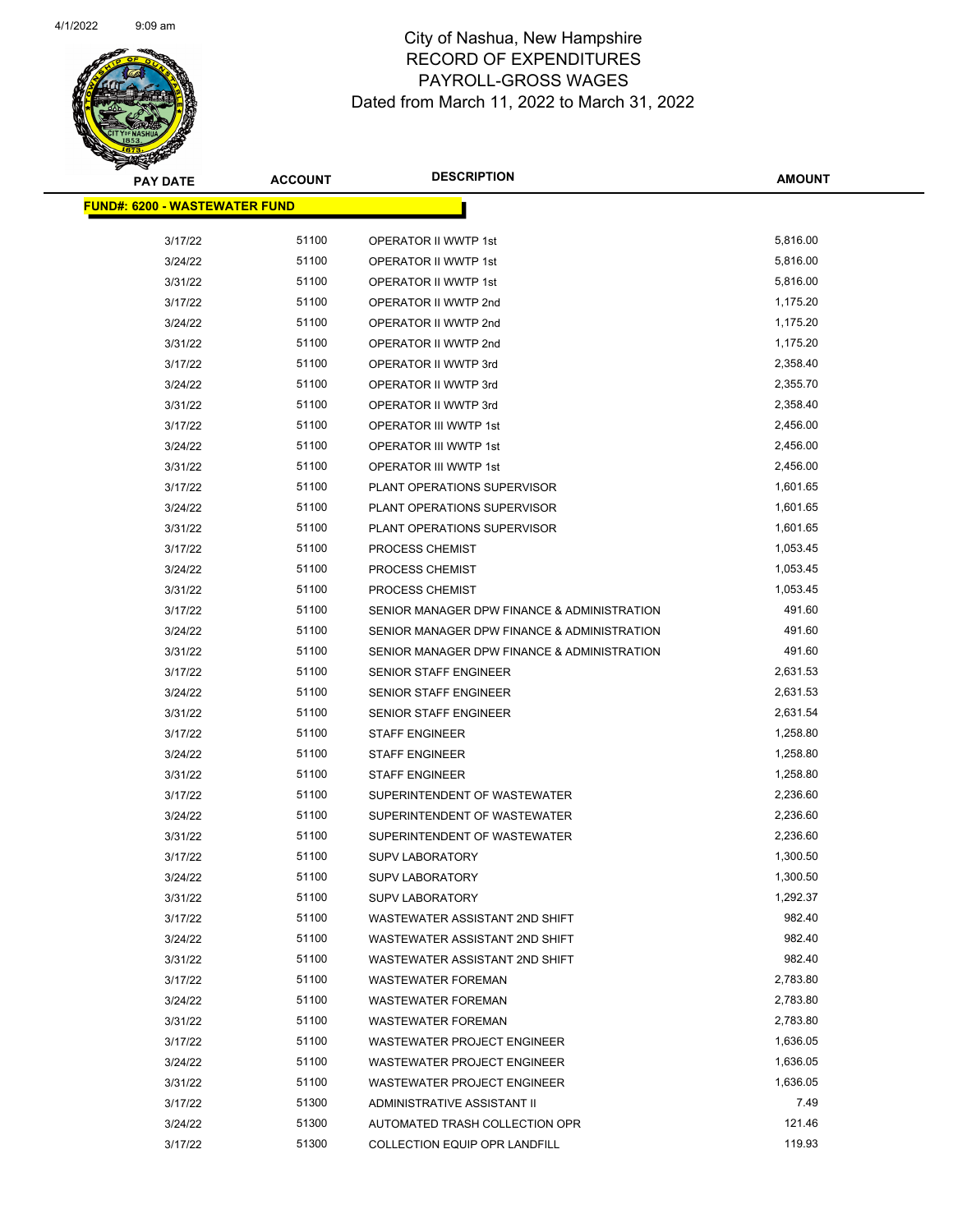

| <b>PAY DATE</b>                      | <b>ACCOUNT</b> | <b>DESCRIPTION</b>                   | <b>AMOUNT</b> |
|--------------------------------------|----------------|--------------------------------------|---------------|
| <b>FUND#: 6200 - WASTEWATER FUND</b> |                |                                      |               |
| 3/17/22                              | 51300          | <b>COLLECTION SYSTEMS OPERATOR</b>   | 877.97        |
| 3/24/22                              | 51300          | <b>COLLECTION SYSTEMS OPERATOR</b>   | 39.78         |
| 3/31/22                              | 51300          | <b>COLLECTION SYSTEMS OPERATOR</b>   | 638.52        |
| 3/17/22                              | 51300          | <b>COLLECTION SYSTEMS TECHNICIAN</b> | 257.86        |
| 3/17/22                              | 51300          | ELECTRICAL DIAGNOSTIC TECH I         | 187.57        |
| 3/31/22                              | 51300          | ELECTRICAL DIAGNOSTIC TECH I         | 228.80        |
| 3/17/22                              | 51300          | MECHANIC WWTP 1ST CLASS              | 132.21        |
| 3/31/22                              | 51300          | <b>MECHANIC WWTP 1ST CLASS</b>       | 132.21        |
| 3/17/22                              | 51300          | OPERATOR II WWTP 1st                 | 700.20        |
| 3/24/22                              | 51300          | <b>OPERATOR II WWTP 1st</b>          | 700.20        |
| 3/31/22                              | 51300          | <b>OPERATOR II WWTP 1st</b>          | 131.72        |
| 3/17/22                              | 51300          | OPERATOR II WWTP 2nd                 | 363.58        |
| 3/24/22                              | 51300          | OPERATOR II WWTP 2nd                 | 352.57        |
| 3/31/22                              | 51300          | OPERATOR II WWTP 2nd                 | 352.57        |
| 3/17/22                              | 51300          | OPERATOR II WWTP 3rd                 | 532.38        |
| 3/24/22                              | 51300          | OPERATOR II WWTP 3rd                 | 1,064.76      |
| 3/31/22                              | 51300          | OPERATOR II WWTP 3rd                 | 1,064.76      |
| 3/17/22                              | 51300          | OPERATOR III WWTP 1st                | 562.92        |
| 3/24/22                              | 51300          | OPERATOR III WWTP 1st                | 377.28        |
| 3/24/22                              | 51300          | PROCESS CHEMIST                      | 19.74         |
| 3/17/22                              | 51300          | SOLID WASTE FOREMAN                  | 156.59        |
| 3/24/22                              | 51300          | <b>SUPV LABORATORY</b>               | 12.19         |
| 3/24/22                              | 51300          | TRUCK DRIVER STREET REPAIR           | 109.17        |
| 3/17/22                              | 51300          | <b>WASTEWATER FOREMAN</b>            | 809.07        |
| 3/24/22                              | 51300          | <b>WASTEWATER FOREMAN</b>            | 848.21        |
| 3/31/22                              | 51300          | <b>WASTEWATER FOREMAN</b>            | 861.26        |
| 3/17/22                              | 51400          | <b>INTERN</b>                        | 527.00        |
| 3/24/22                              | 51400          | <b>INTERN</b>                        | 527.00        |
| 3/31/22                              | 51400          | <b>INTERN</b>                        | 527.00        |
| 3/31/22                              | 55118          | <b>TELEPHONE-CELLULAR</b>            | 342.20        |
| TOTAL FUND 6200 - WASTEWATER FUND    |                |                                      | \$170,871.26  |

|  |  |  | <u> FUND#: 6500 - PROPERTY &amp; CASUALTY FUND </u> |  |  |
|--|--|--|-----------------------------------------------------|--|--|
|  |  |  |                                                     |  |  |

| 3/17/22 | 51100 | DEPUTY RISK MANAGER            | 1.607.00 |
|---------|-------|--------------------------------|----------|
| 3/24/22 | 51100 | DEPUTY RISK MANAGER            | 1.607.00 |
| 3/31/22 | 51100 | DEPUTY RISK MANAGER            | 1,607.00 |
| 3/17/22 | 51100 | LOSS & ADA SPECIALIST          | 1.442.35 |
| 3/24/22 | 51100 | LOSS & ADA SPECIALIST          | 1.442.35 |
| 3/31/22 | 51100 | LOSS & ADA SPECIALIST          | 1.442.35 |
| 3/17/22 | 51100 | PROPERTY AND CASUALTY ADJUSTER | 1.329.30 |
| 3/24/22 | 51100 | PROPERTY AND CASUALTY ADJUSTER | 1.329.30 |
| 3/31/22 | 51100 | PROPERTY AND CASUALTY ADJUSTER | 1.329.30 |